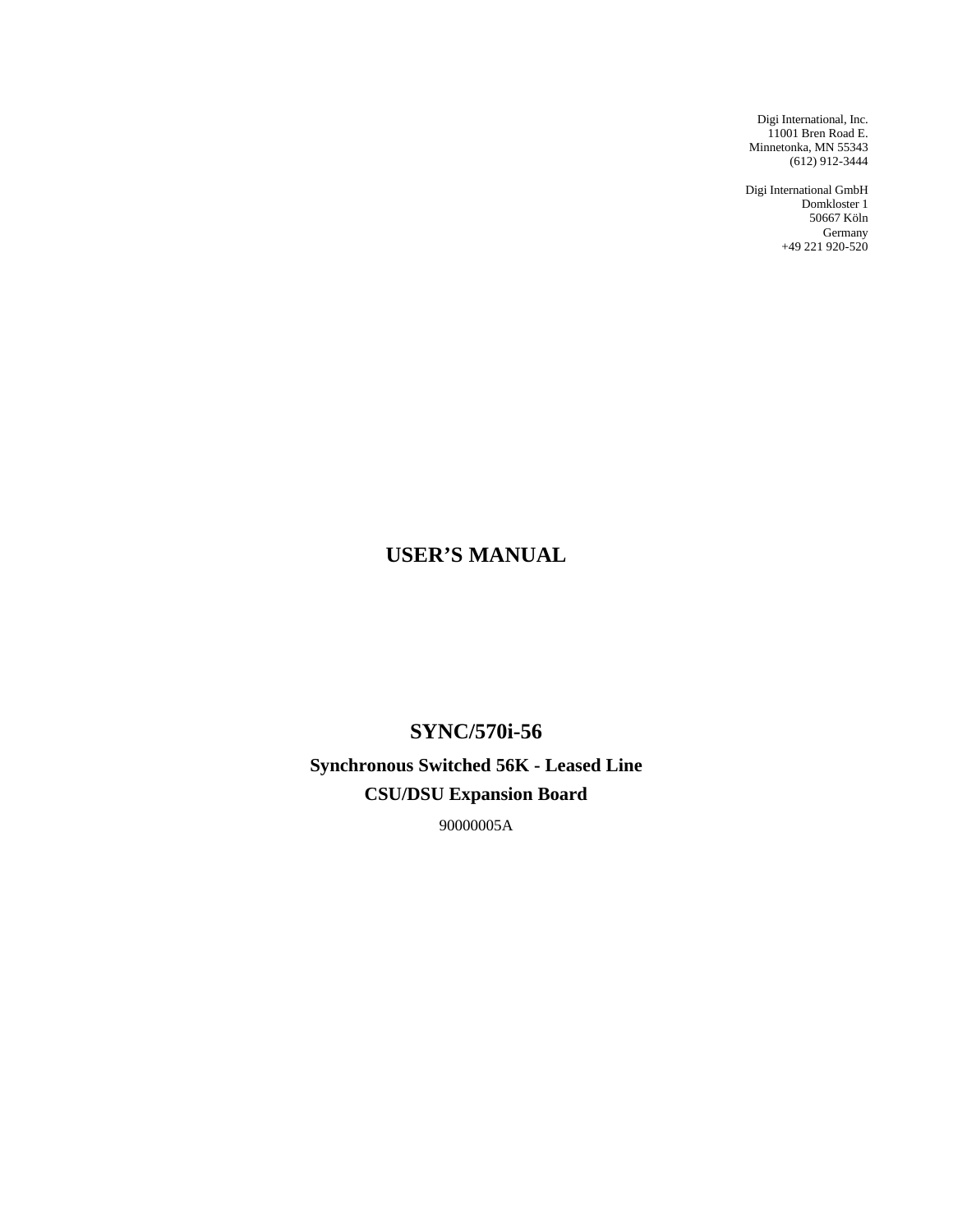**Digi International** is a registered trademark of Digi International Inc. The **Digi logo** is a trademark of Digi International Inc. All other brand and product names are the trademarks of their respective holders.

© Digi International Inc. 1996 All Rights Reserved

Information in this document is subject to change without notice and does not represent a commitment on the part of Digi International.

Digi provides this document "as is", without warranty of any kind, either expressed or implied, including, but not limited to, the implied warranties of fitness or merchantability for a particular purpose. Digi may make improvements and/or changes in this manual or in the product(s) and/or the program(s) described in this manual at any time.

This product could include technical inaccuracies or typographical errors. Changes are periodically made to the information herein; these changes may be incorporated in new editions of the publication.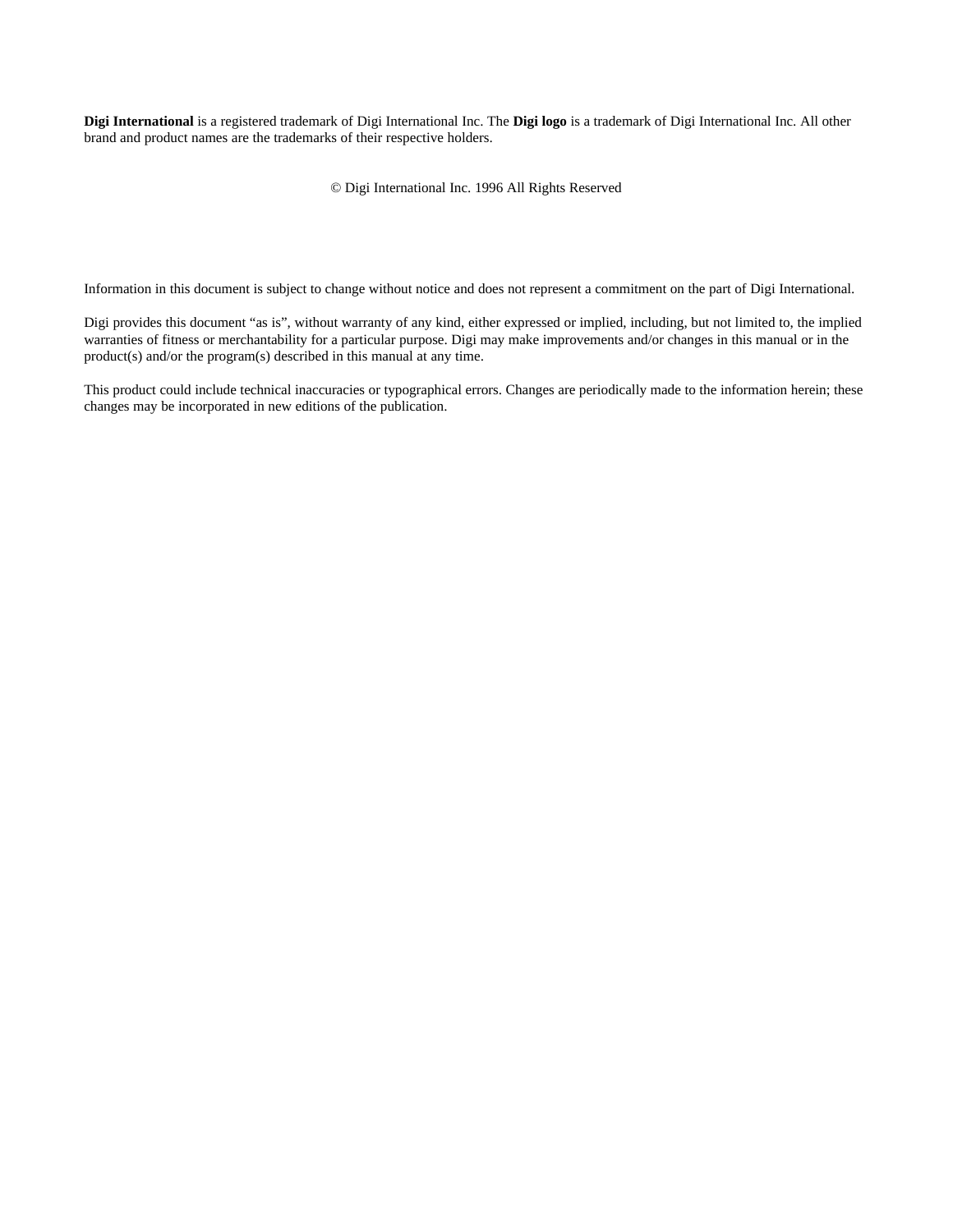#### **A Note Concerning Radio and Telephone Network Interference**

#### **FCC Part 15 Requirements**

The ISA SYNC/570i-56 has been tested and found to comply with the limits for a Class B computing device pursuant to Subpart J of Part 15 of FCC rules.

Warning: Changes or modifications to this unit not expressly approved by the party responsible for compliance could void the user's authority to operate the equipment.

This device complies with part 15 of the FCC Rules. Operation is subject to the following two conditions: (1) This device may not cause harmful interference, and (2) this device must accept any interference received, including interference that may cause undesired operation.

However, there is no guarantee that radio interference will not occur in a particular installation. If this equipment does cause harmful interference to radio or television reception, which can be determined by turning the equipment off and on, the user is encouraged to try to correct the interference by one or more of the following measures:

Reorient or relocate the receiving antenna.

Increase the separation between the equipment and receiver.

Connect the equipment into an outlet on a circuit different from that to which the receiver is connected.

Consult the dealer or an experienced radio/TV technician for help.

If these measures fail to eliminate the interference, the user should contact either the distributor or an experienced radio/television technician for further suggestions. The user may also find the booklet, *How to Identify and Resolve Radio/TV Interference Problems* (prepared by the FCC) helpful.

This booklet is available from the U.S. Government Printing Office, Washington, DC 20402, Stock No. 004-000-00345-4.

#### **SHIELDED CABLES MUST BE USED ON THE V.35/EIA-232 PORT TO REMAIN IN COMPLIANCE WITH PART 15 OF THE FCC RULES.**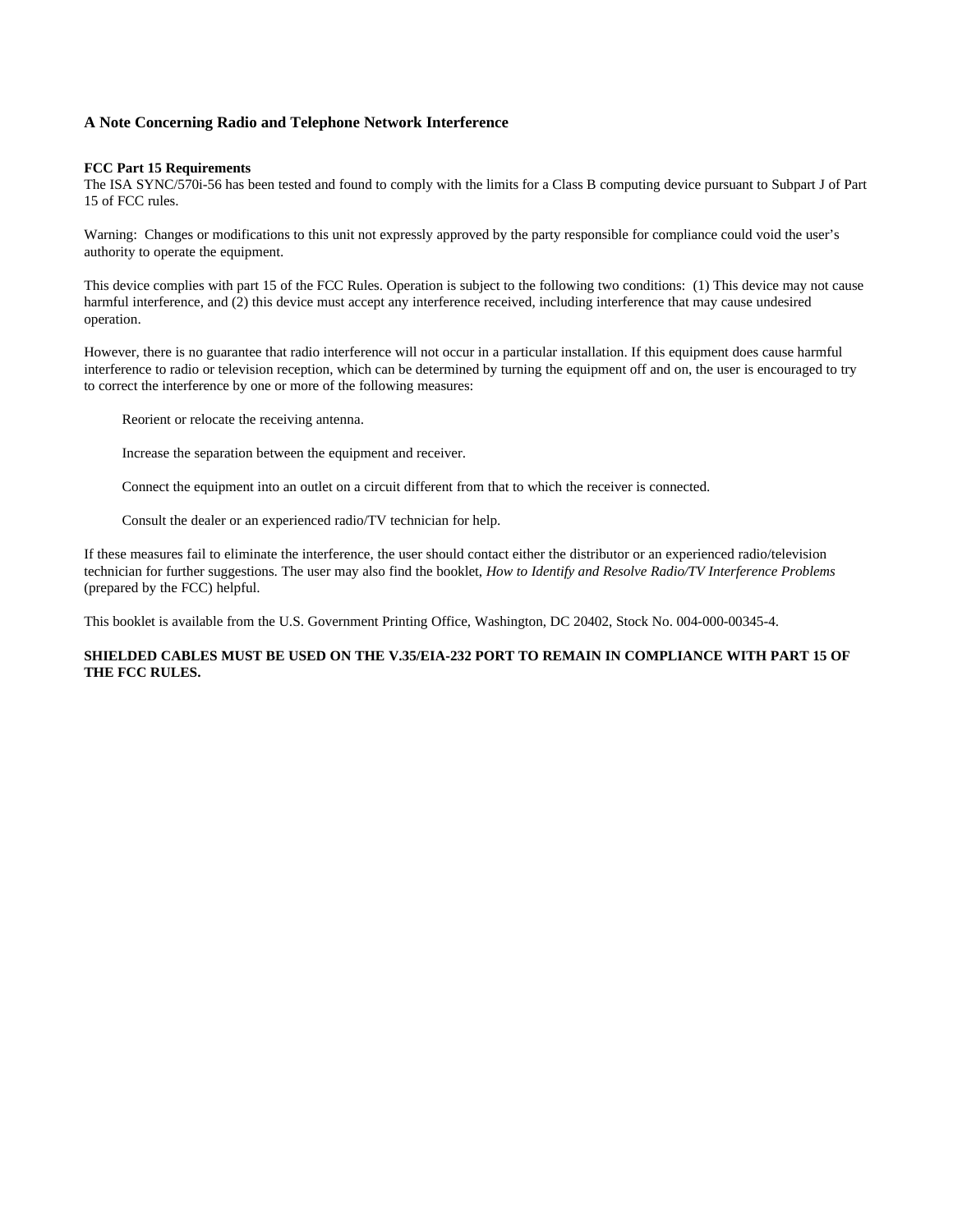## **Declaration of Conformity**

(in accordance with FCC Dockets 96-208 and 95-19)

| <b>Manufacturer's Name:</b>                               | Digi International                          |
|-----------------------------------------------------------|---------------------------------------------|
| <b>Corporate Headquarters:</b>                            | 11001 Bren Road East<br>Minetonka, MN 55343 |
| <b>Manufacturing Headquarters: 10000 West 76th Street</b> | Eden Prairie, MN 55344                      |
|                                                           |                                             |

Digi International declares, that the product:

| SYNC/570i-56 |
|--------------|
|              |

| <b>Model Numbers:</b> | 50000563-01 |
|-----------------------|-------------|
|                       | 50000564-01 |

to which this declaration relates, meets the requirements specified by the Federal Communications Commission as detailed in the following specifications:

Part 15, Subpart B, for Class B Equipment FCC Docket 96-208 as it applies to Class B personal Computers and Peripherals

The product listed above has been tested at an External Test Laboratory certified per FCC rules and has been found to meet the FCC, Part 15, Class B, Emission Limits. Documentation is on file and available from the Digi International Homologation Department.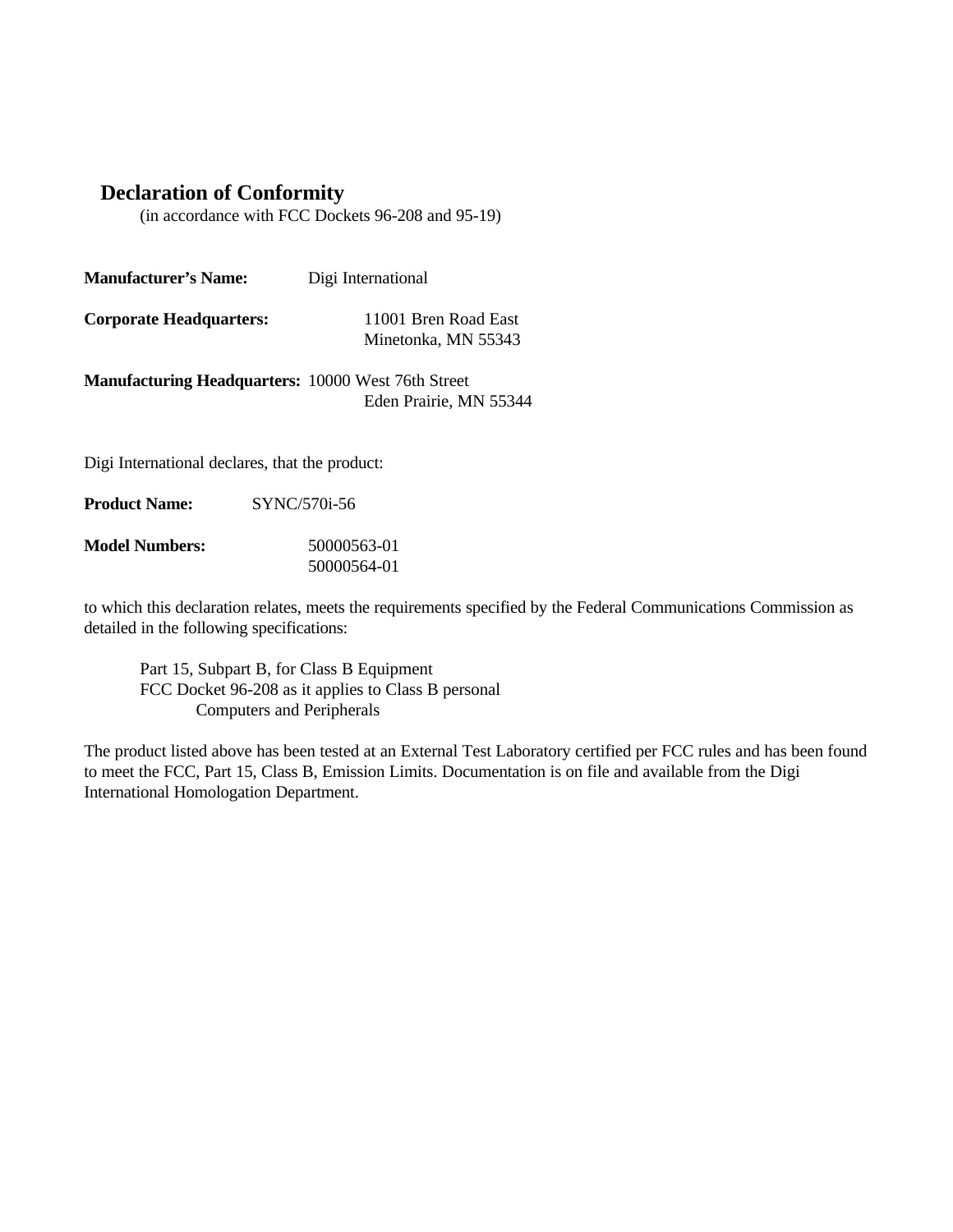**50000563-01 50000564-01**

**Tested To Comply With FCC Standards**

 **FOR HOME OR OFFICE USE**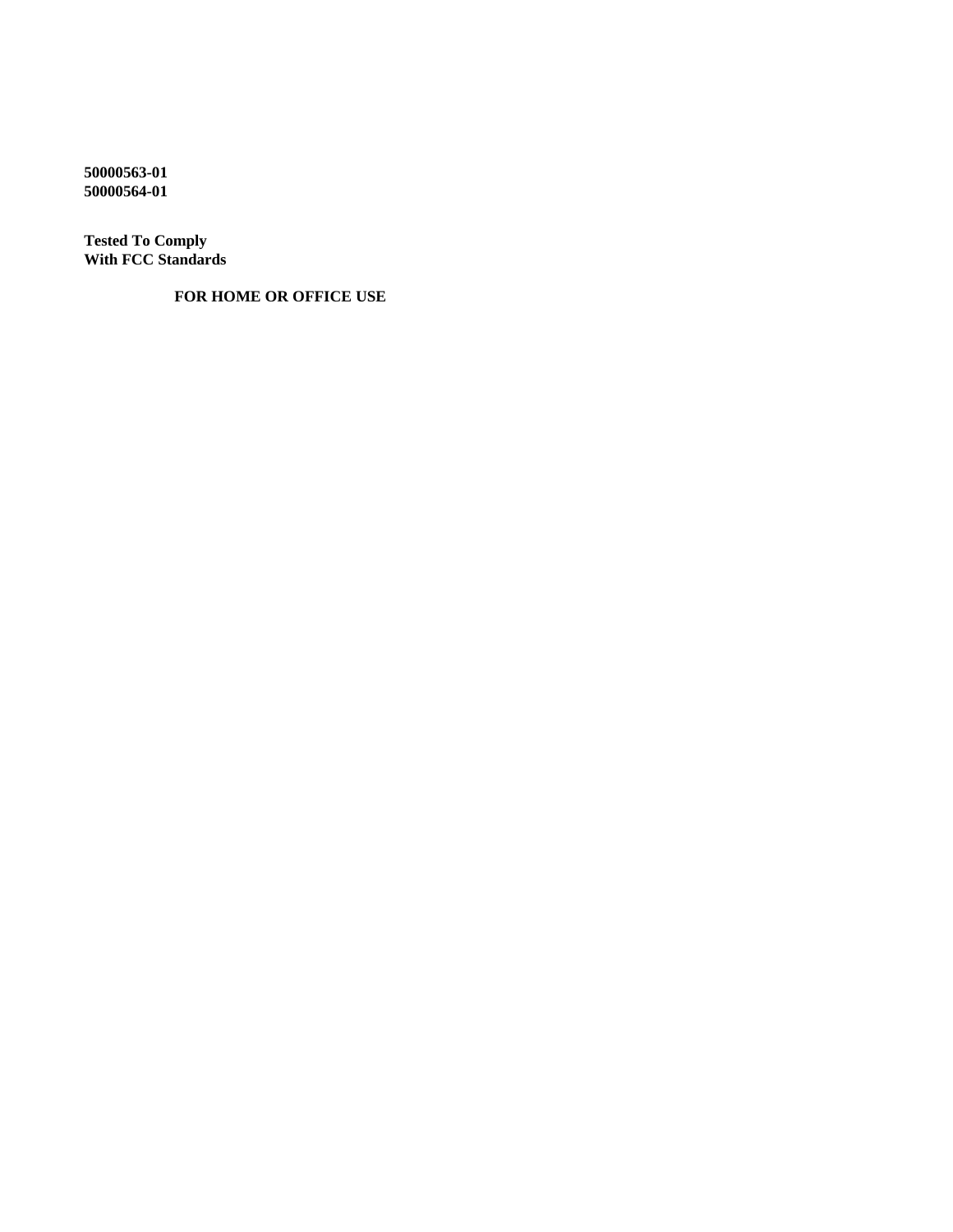#### **FCC Part 68 Requirements**

This equipment complies with Part 68 of the FCC rules. The FCC registration number for this equipment is located on the PC card. If requested, provide this number to the telephone company.

An FCC compliant telephone cord and modular plug is provided with this equipment. This equipment is designed to be connected to the telephone network or premises wiring using a compatible modular jack which is Part 68 compliant.

If this equipment causes harm to the telephone network, the telephone company may temporarily discontinue service. Advance notification will be given if possible; otherwise, notification will be given as soon as possible. The telephone company will advise the customer of the right to file a complaint with the FCC.

The telephone company may make changes in its facilities, equipment, operations, or procedures that could affect the proper operation of this equipment; advance notification and the opportunity to maintain uninterrupted service is given.

The following information may be required when applying to the local telephone company for leased line facilities:

| <b>Service</b><br><b>Type</b> | <b>Digital Facility</b><br><b>Interface Code</b> | <b>Service Order</b><br>Code | USOC-<br>.Jack |
|-------------------------------|--------------------------------------------------|------------------------------|----------------|
| 56 kbps Digital Interface     | 04DU5-56                                         | 6.0 F                        | <b>RJ48S</b>   |
| 64 kbps Digital Interface     | 04DU5-64                                         | 6.0 F                        | <b>RJ48S</b>   |

If trouble is experienced with this equipment, please contact Digi International for repair or warranty information. If the equipment is causing harm to the telephone network, the telephone company may request that you disconnect the equipment until the problem is resolved.

The equipment contains no user serviceable parts.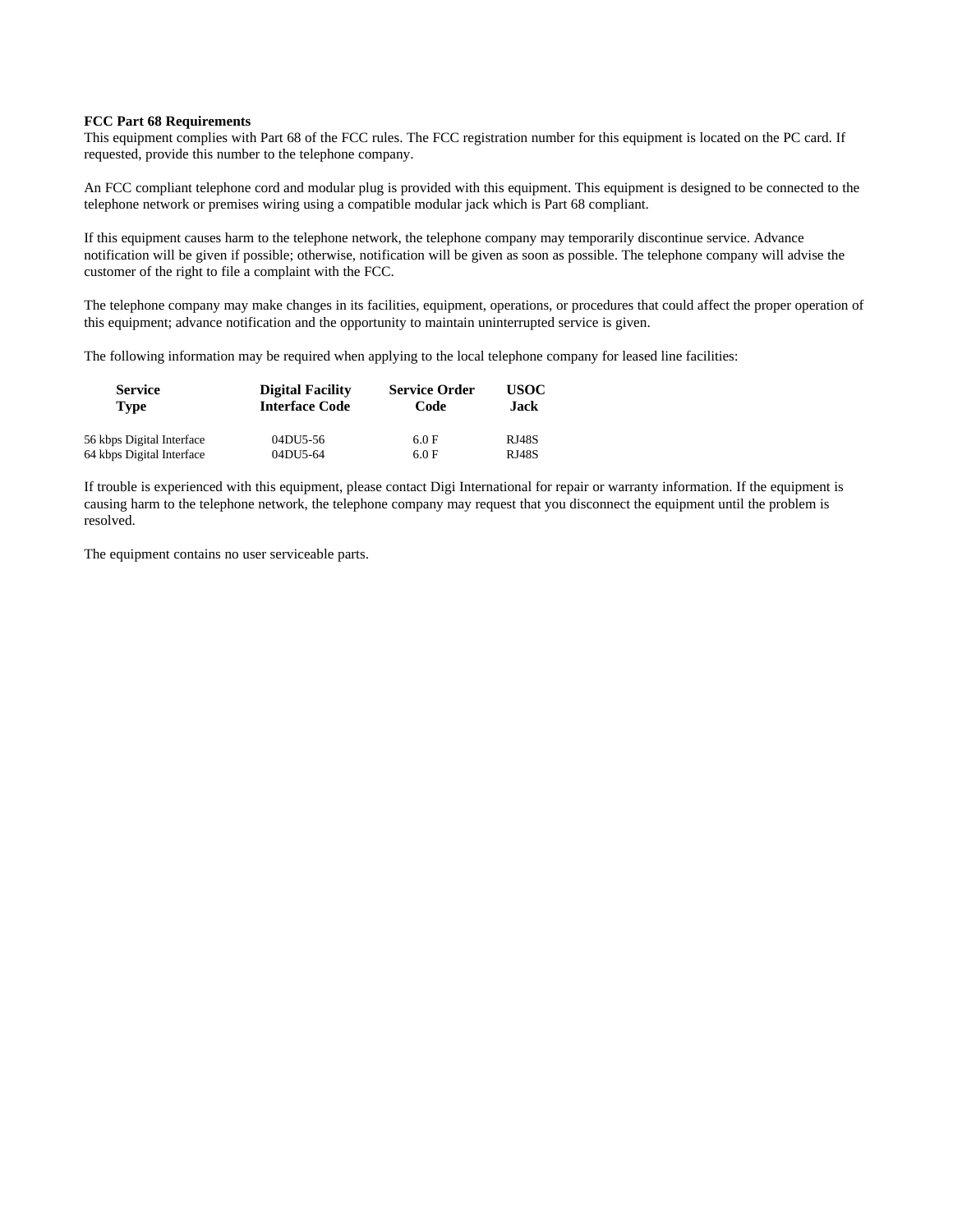#### **Canada**

This equipment complies with part CS03 of the Canadian Department of Communication rules. Digi's SYNC/570i-56 connects directly to off-premise Common Carrier facilities via a DDS 4-wire service.

Notice: The Canadian Department of Communications label identifies certified equipment. This certification means that the equipment meets certain telecommunications network protective operational and safety requirements. The Department does not guarantee the equipment will operate to the user's satisfaction.

Before installing this equipment, users should ensure that it is permissible to be connected to the facilities of the local telecommunications company. The equipment must also be installed using an acceptable method of connection. In some cases, the company's inside wiring associated with a single line individual service may be extended by means of a certified connector assembly (telephone extension cord). The customer should be aware that compliance with the above conditions may not prevent degradation of service in some situations.

Repairs to certified equipment should be made by an authorized Canadian maintenance facility designated by the supplier. Any repairs or alterations made by the user to this equipment, or equipment malfunctions, may give the telecommunications company cause to request the user to disconnect the equipment.

Users should be aware for their own protection that the electrical ground connections of the power utility, telephone lines and internal metallic water pipe system, if present, are connected together. This precaution may be particularly important in rural areas.

Caution: Users should not attempt to make such connections themselves, but should contact the appropriate electric inspection authority, or electrician, as appropriate.

This Class B digital apparatus meets the requirements of the Canadian Interference Causing Equipment Regulations.

Cet appareil numerique de la classe B respecte toutes les exigences du Reglement sur le materiel brouilleur du Canada.

#### **Underwriters Laboratory**

The Digi SYNC/570i-56 is certified by Underwriters Laboratories, Inc. to UL 1950 and CSA 22.2 No. 950.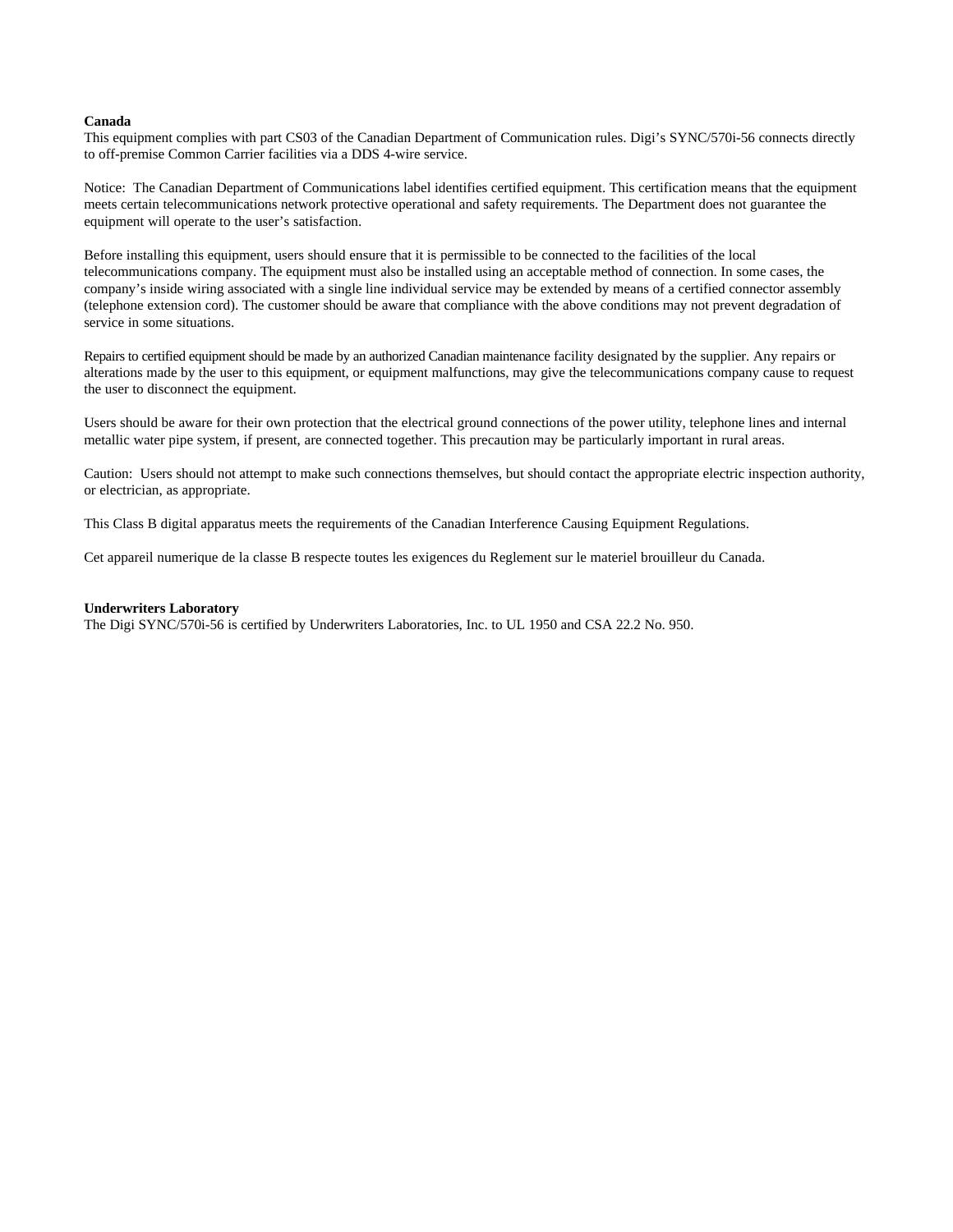| 1. |                                                 |
|----|-------------------------------------------------|
| 2. |                                                 |
| 3. | Step 4. Configure the Micro Channel SYNC/570i13 |
| 4. |                                                 |
| 5. |                                                 |
| 6. |                                                 |
|    |                                                 |
|    |                                                 |
|    |                                                 |
|    |                                                 |
|    |                                                 |
|    |                                                 |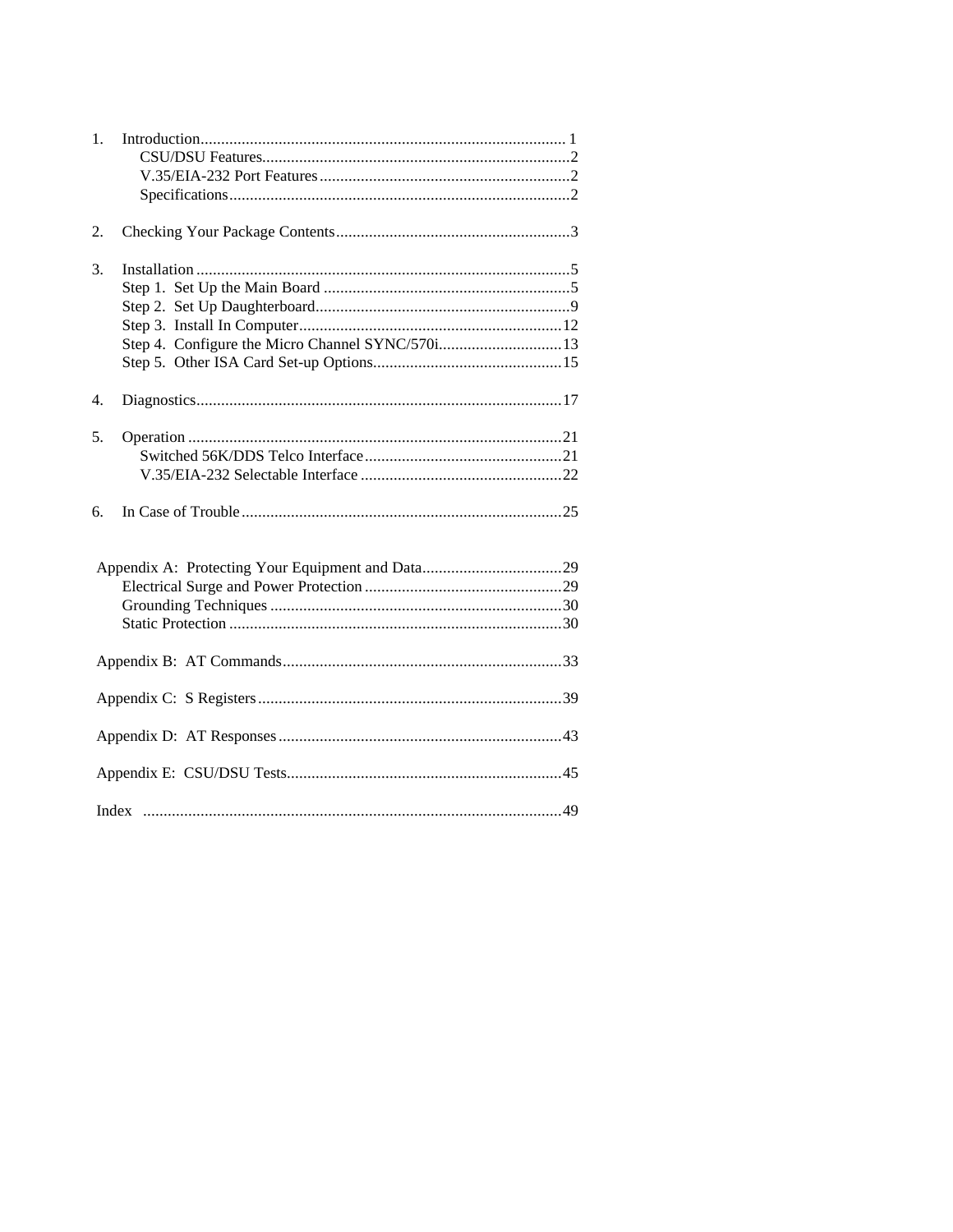| 1.  |                                                           |
|-----|-----------------------------------------------------------|
| 2.  |                                                           |
| 3.  |                                                           |
| 4.  |                                                           |
| 5.  |                                                           |
| 6.  | Board DB-25 female connector pinout and pin assignments22 |
| 7.  | Cable DB-25 male connector pinout and pin assignments23   |
| 8.  |                                                           |
| 9.  |                                                           |
| 10. |                                                           |
| 11. |                                                           |
| 12. |                                                           |
| 13. |                                                           |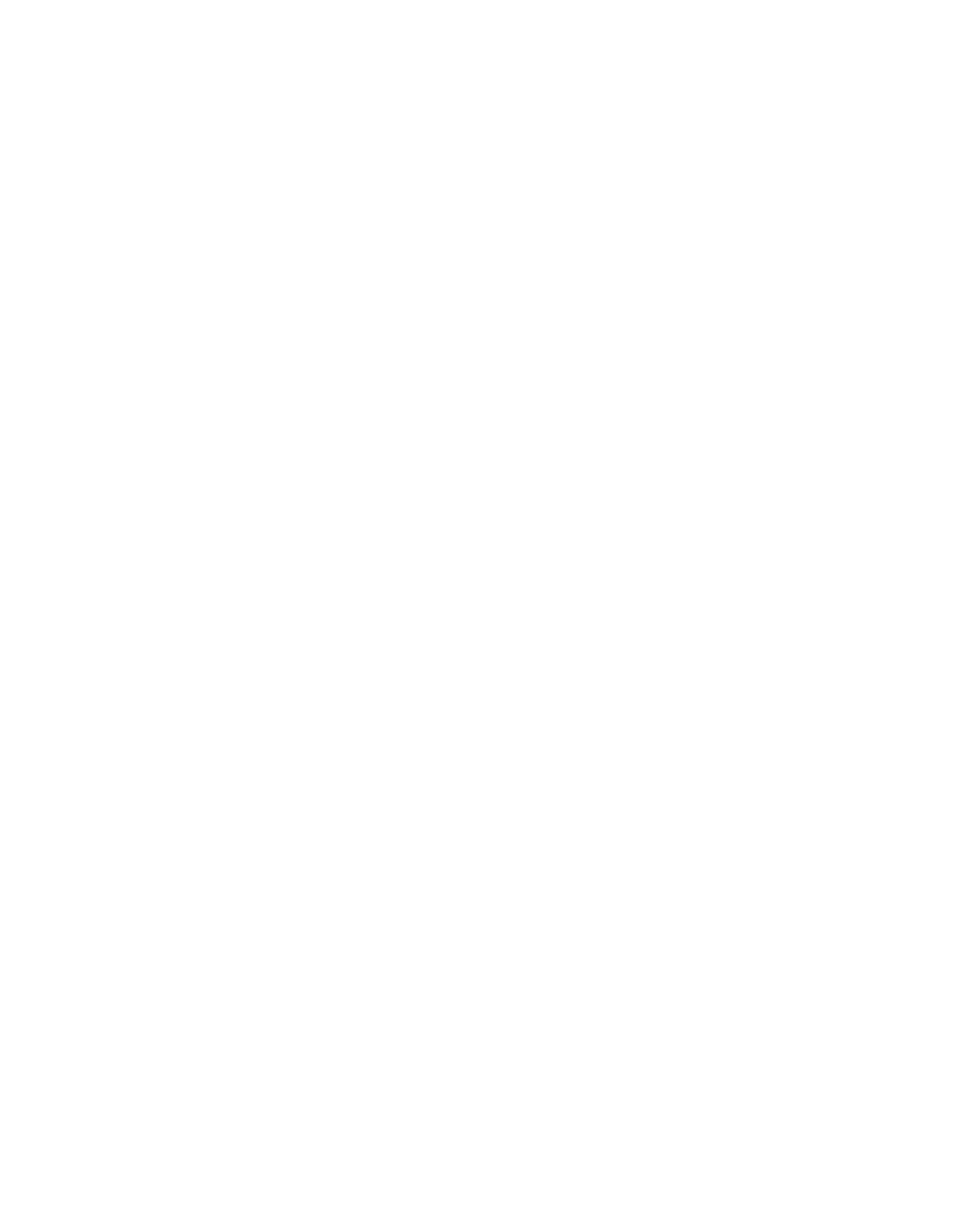The Digi SYNC/570i-56 is a high-performance expansion board for ISA or Micro Channel computers. This two port card includes an integrated CSU/ DSU function for one port and a jumper configurable V.35/EIA-232 interface for the second port. Each board assembly and connector package is supplied with all the hardware and software needed for a complete board installation.

The Hitachi HD64570 Serial Communications Adapter (SCA) provides a highly-integrated advanced communications subsystem for the SYNC/570i-56. It further maximizes synchronous communications performance by using protocolspecific features to minimize driver overhead.

The onboard memory of the SYNC/570i-56 is directly addressable by both the system and the SCA's DMA. Programinitiated DMA transfers operate at DMA/memory speed independent of other system activity. This architecture provides low system overhead and high performance.

The SYNC/570i-56 V.35 port communicates at T1/E1 line speeds up to 2.5 Mbps. Each HD64570 chip supports two synchronous/asynchronous ports and four channels of DMA as well as interrupt and timer logic.

The CSU/DSU supports Clear Channel 64K, Leased Line 56K and Switched 56K service. In addition to providing Digital Data Service (DDS) operation, the SYNC/570i-56 can serve as a limited distance modem providing full-duplex synchronous communications over privately owned 4-wire, unloaded, twisted pair cable. The CSU/DSU Telco interface is a standard RJ-45 8-pin jack. The V.35/EIA-232 port is a standard DB-25 connector.

The optional OEM software lock ensures that OEM software will operate only with OEM-supplied boards.

SYNC/570i-56 includes SurgeBlock™, which is designed to protect the board and the computer in which it is installed against damage from data line surges.

Multiple SYNC/570i-56 ISA boards may share a common memory window. Micro Channel boards may share a common interrupt request line.

CSU/DSU Features

- AT&T Specification 62310 compliance
- AT Command Set configurable
- Switched 56K or leased line configurable
- Clear Channel 64K
- LED indicators for

No Signal/Out of Service

Test Mode

TXD/RXD

- Configurable CSU/DSU status control lines
- V.54 remote loopback
	- Surge and power cross protection

V.35/EIA-232 Port Features

- Independent operation from CSU/DSU port
- Hardware selectable
- V.35 serial data rates up to 2.5Mbits/second
- EIA-232 serial data rates up to 150Kbits/second
- Transient surge protection

Specifications:

|                                              | Power Requirements: $458mA @ +5 VDC \pm 5\%$ |
|----------------------------------------------|----------------------------------------------|
| Switched 56K CSU/DSU $34mA @ -5 VDC \pm 5\%$ |                                              |
|                                              | 24mA @ +12 VDC $\pm$ 5%                      |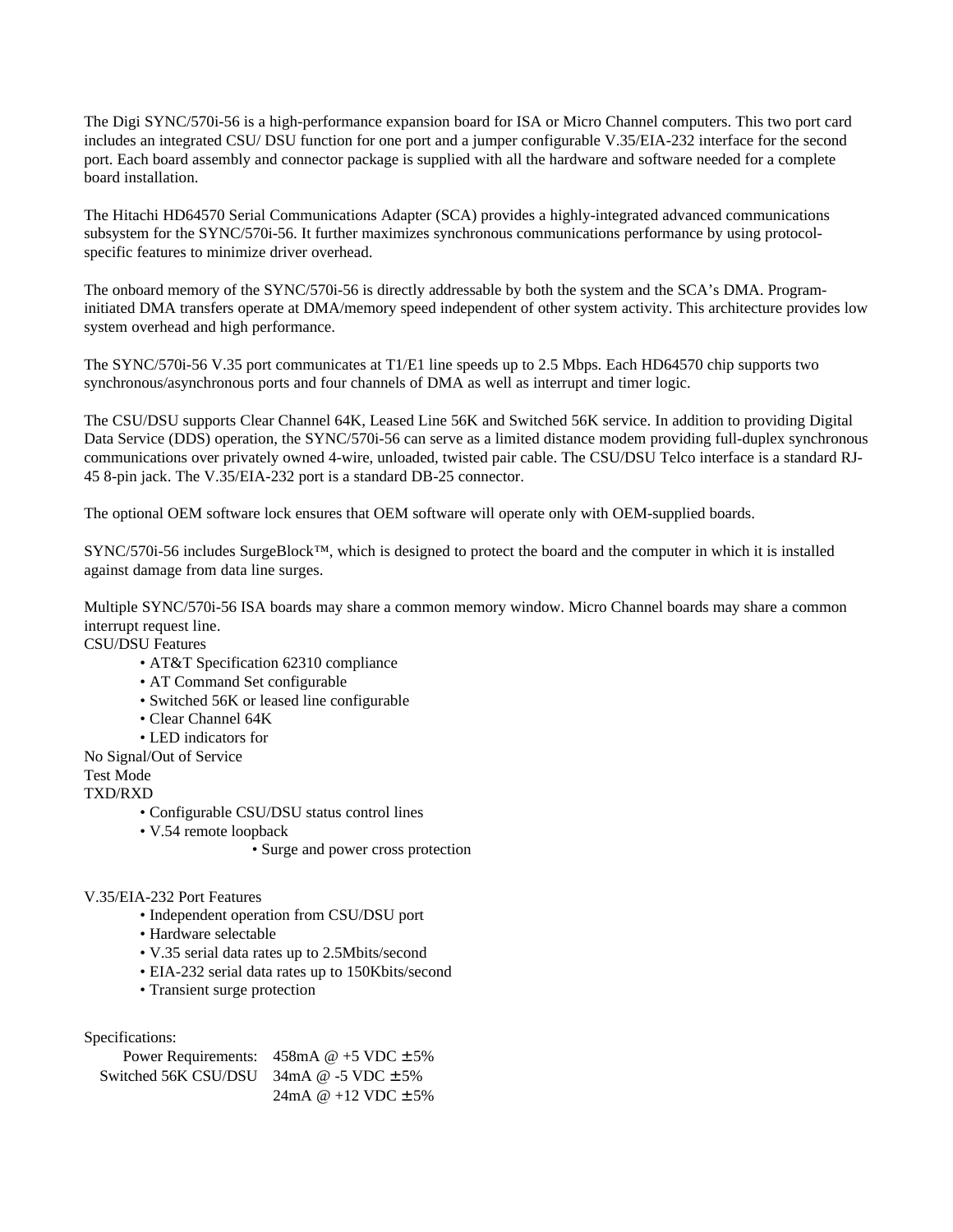|                                              | 24mA @ -12 VDC $\pm$ 5%                      |  |
|----------------------------------------------|----------------------------------------------|--|
| Operating Temperature: $10-55^{\circ}$ C     |                                              |  |
|                                              | Relative Humidity: 5-90%, noncondensing      |  |
|                                              | Altitude: 0 to 12,000 feet                   |  |
|                                              | Compliance: AT&T Technical Publication 62310 |  |
| AT&T Technical Publication 41458             |                                              |  |
| <b>CSU/DSU Transmit Pair</b>                 |                                              |  |
| Output Impedance: $135 \text{ ohm} \pm 10\%$ |                                              |  |
| Output Pulse: $50 \pm 5\%$                   |                                              |  |
| Output Amplitude: $2.8V \pm 0.1V$            |                                              |  |
| <b>CSU/DSU Receive Pair</b>                  |                                              |  |

| Impedance: $135 \text{ ohm} \pm 10\%$   |
|-----------------------------------------|
| Input Levels: Maximum line loss of 43db |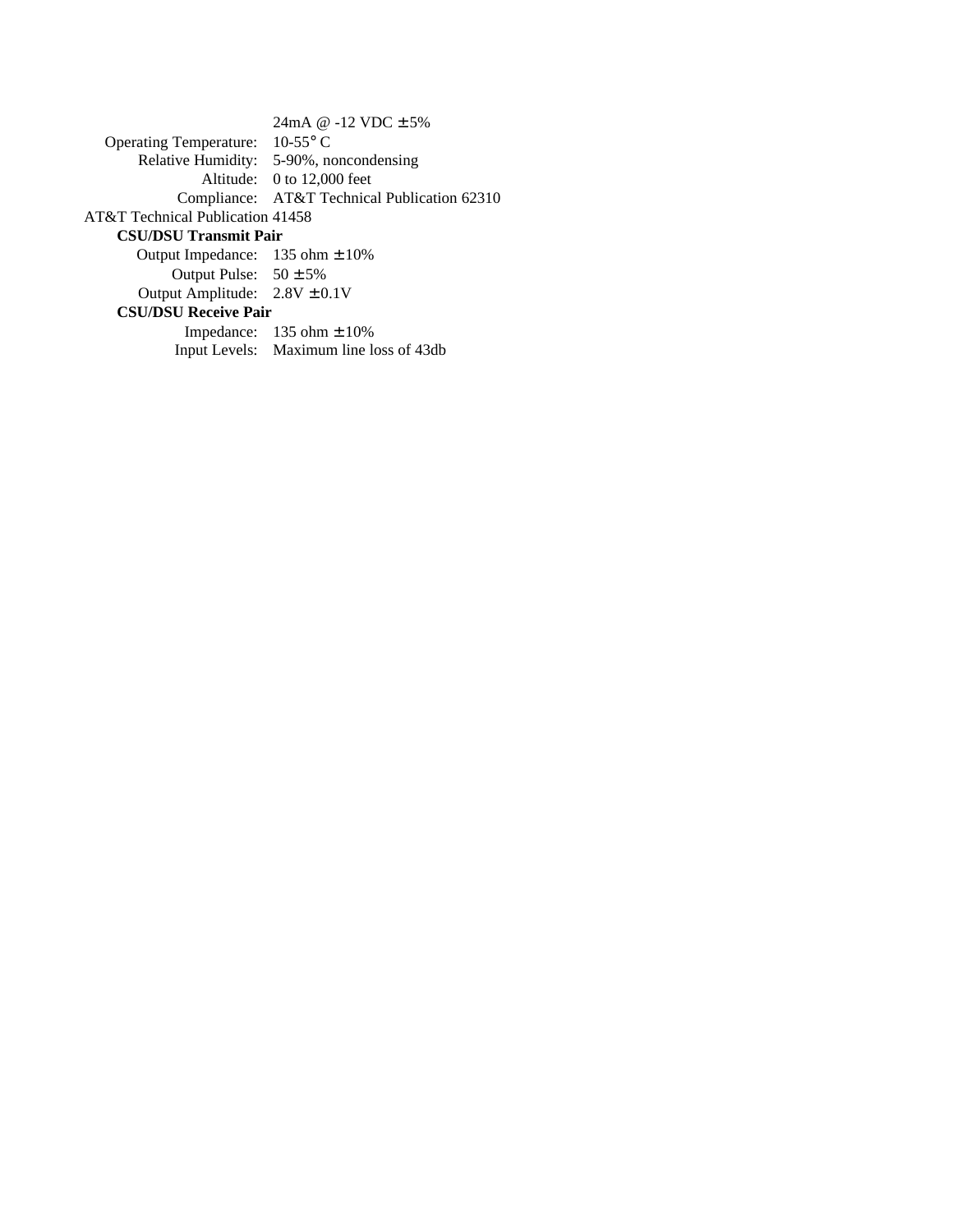After opening the shipping box, check the contents.

#### **WARNING**

Leave the board in its protective anti-static bag until installation. When installing or removing boards, always use adequate precautions (such as a grounding strap) to prevent electrostatic damage.

- SYNC/570i-56
- One 6-foot, Telco cable
- Telco loopback connector
- Information packet, including
	- -User's manual
	- -Diagnostic diskette
	- -Customer Information Packet

The following cables are also available from Digi:

- EIA-232 interface cable DB-25 to DB-25, male-to-male cable
- V.35 interface cable DB-25 to V.35, male-to-male cable

The appropriate loopback connector is included in the cable package.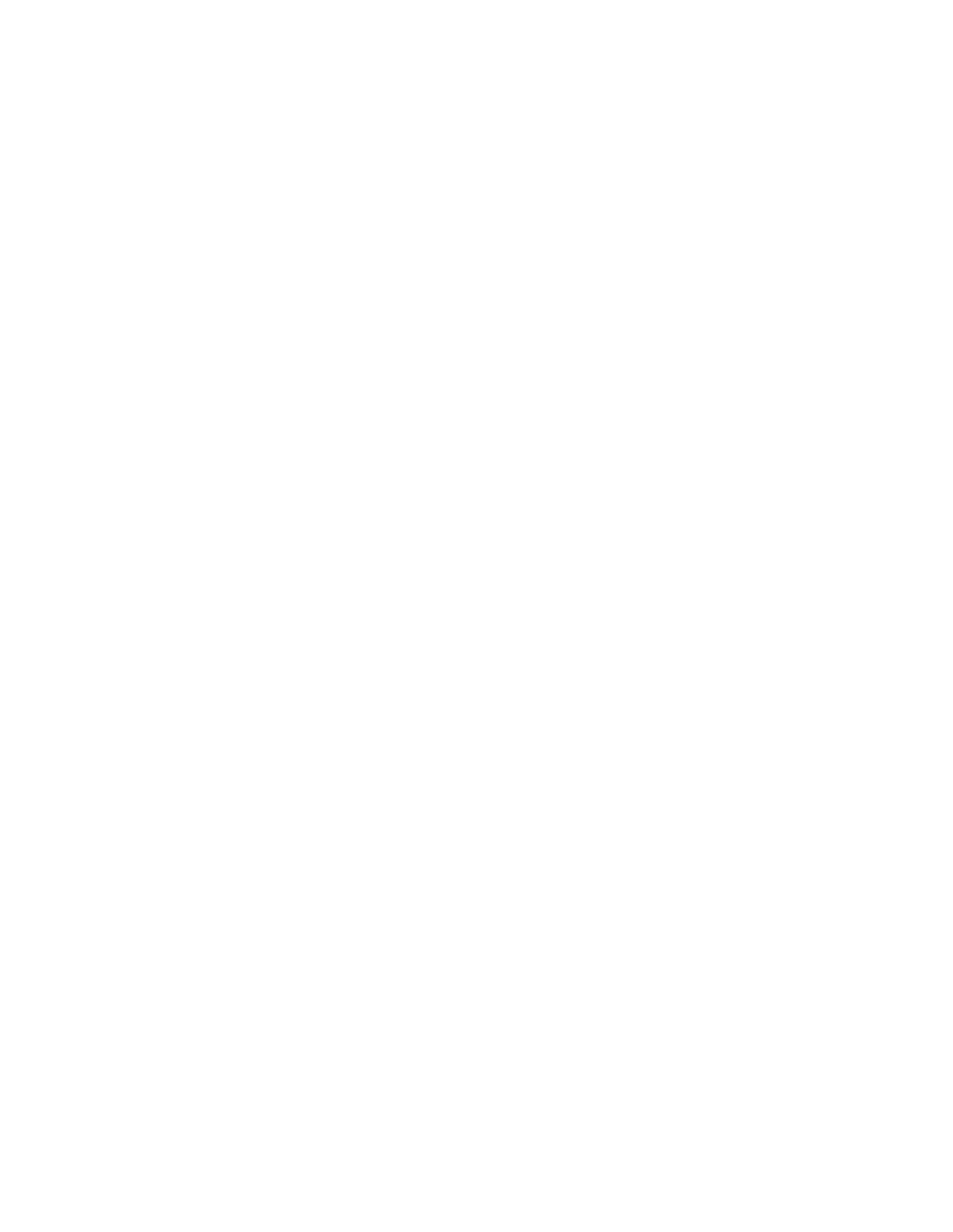Step 1. Set Up the Main Board Before installing the SYNC/570i-56 in an ISA system, you must set the I/O address.

**NOTE**

If you are installing the SYNC/570i-56 in a Micro Channel system, skip this step. Continue with the daughterboard configuration as described in Step 2.

Set the multi-segment switch on the main board. The setting of the switch selects the starting address of the block of I/O locations which the SYNC/ 570i-56 uses.

The SYNC/570i-56 is shipped with a setting of 300H.

Diagrams of commonly used I/O address switch settings begin on the following page.

**NOTE**

All I/O addresses mentioned in this manual are in hexadecimal format.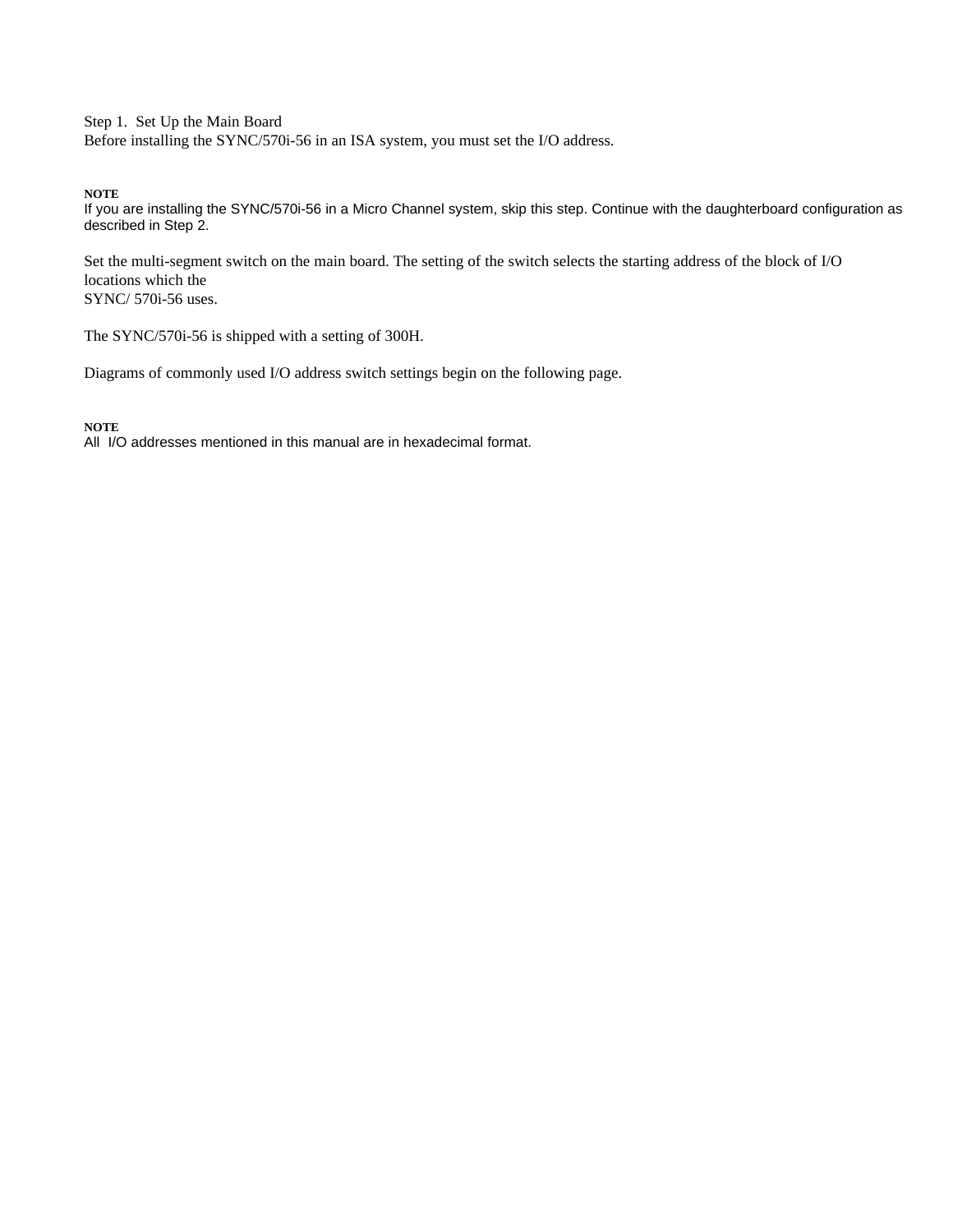Commonly Used I/O Address SYNC/570i-56 Switch Settings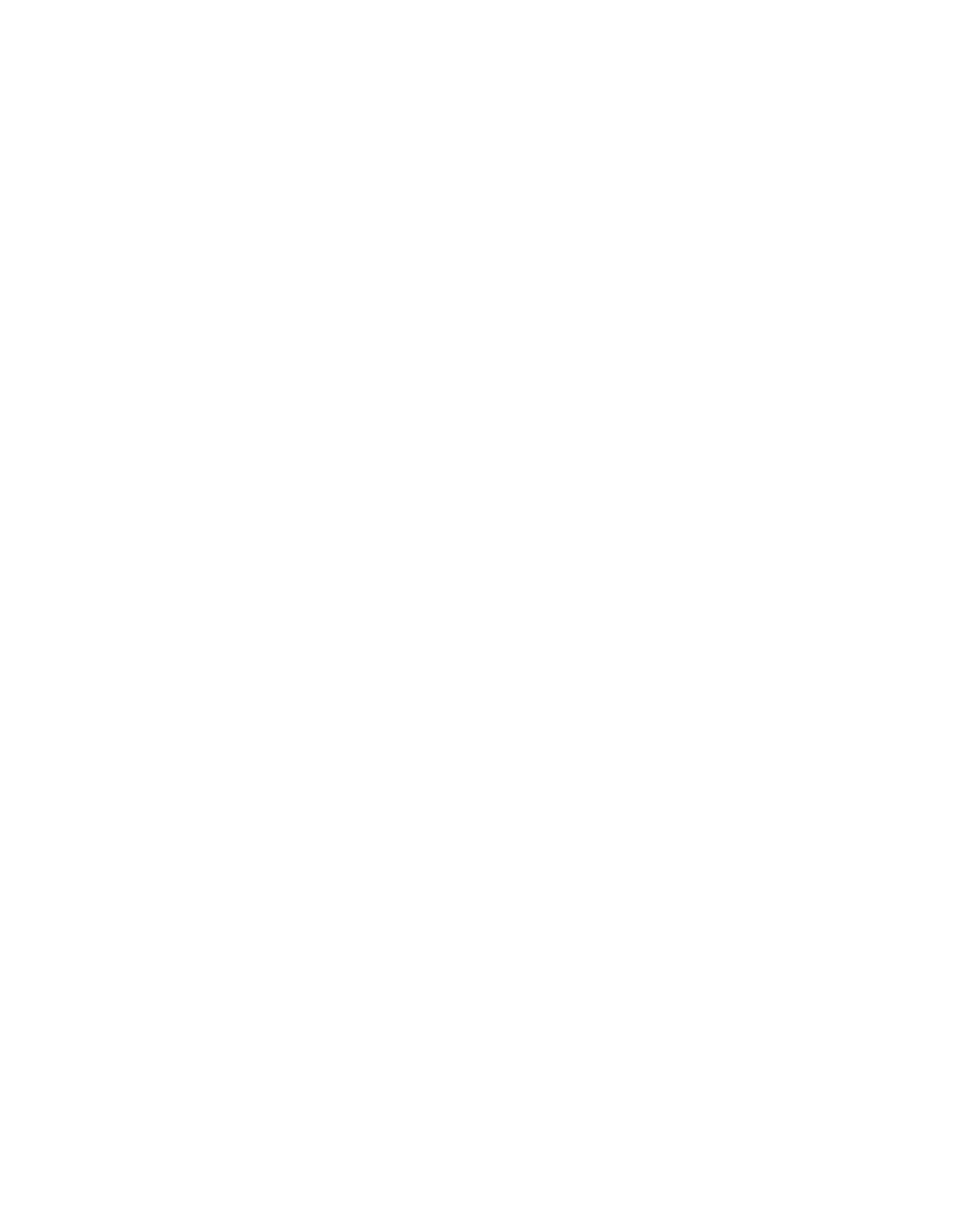### Step 2. Set Up Daughterboard

There are two configuration options that you must set properly on the daughterboard:

- Interface port set via two blocks of jumpers, see below
- CSU/DSU powerup set via a DIP switch, go to Page 11

The locations of the jumper sets and the DIP switch are shown on the figure below.

Figure 1, Switched 56K - Leased Line CSU/DSU daughterboard

#### **Interface Port Selection**

The selectable interface port is hardware configurable via two jumper sets on the daughterboard.

#### **NOTE**

When disconnecting the daughterboard in order to set the jumper, use adequate precautions (such as a grounding wrist strap that is connected to earth ground) to prevent electrostatic damage.

Set the jumpers for the correct interface as described below.

a. Remove the metal screws (from the host side) which secure the daughterboard to the motherboard.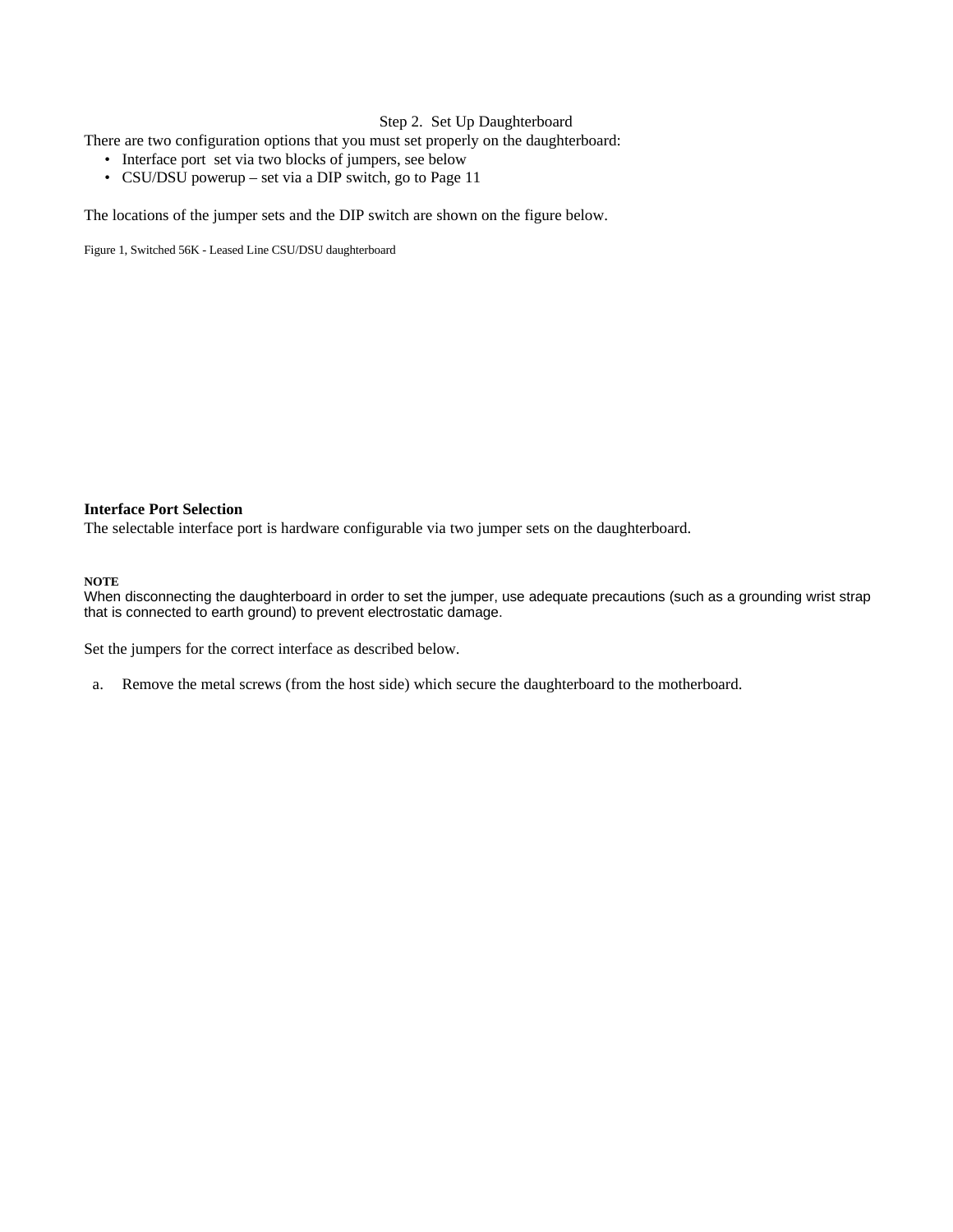b. Pull the daughterboard from the motherboard. (There is one connector holding the daughterboard. Do not use a twisting motion.)

c. Install the jumper for the correct interface. Refer to Figure 1 for the location of the jumper sets. Each jumper set on the daughterboard has 3 rows of 5 pins.

V.35 When the jumpers are on the top 2 rows of pins, the connectors interface with V.35 devices.

EIA-232 When the jumpers are on the bottom 2 rows of pins, the connectors interface with EIA-232 devices.

The position of the jumper block shown in Figure 2 is upright with the small 1 at the upper left corner.

Figure 2, Jumper positions for V.35 and EIA-232

V.35

EIA-232

d. Reconnect the daughterboard to the motherboard by matching the connectors and screw wells. Push the daughterboard onto the motherboard and replace the screws.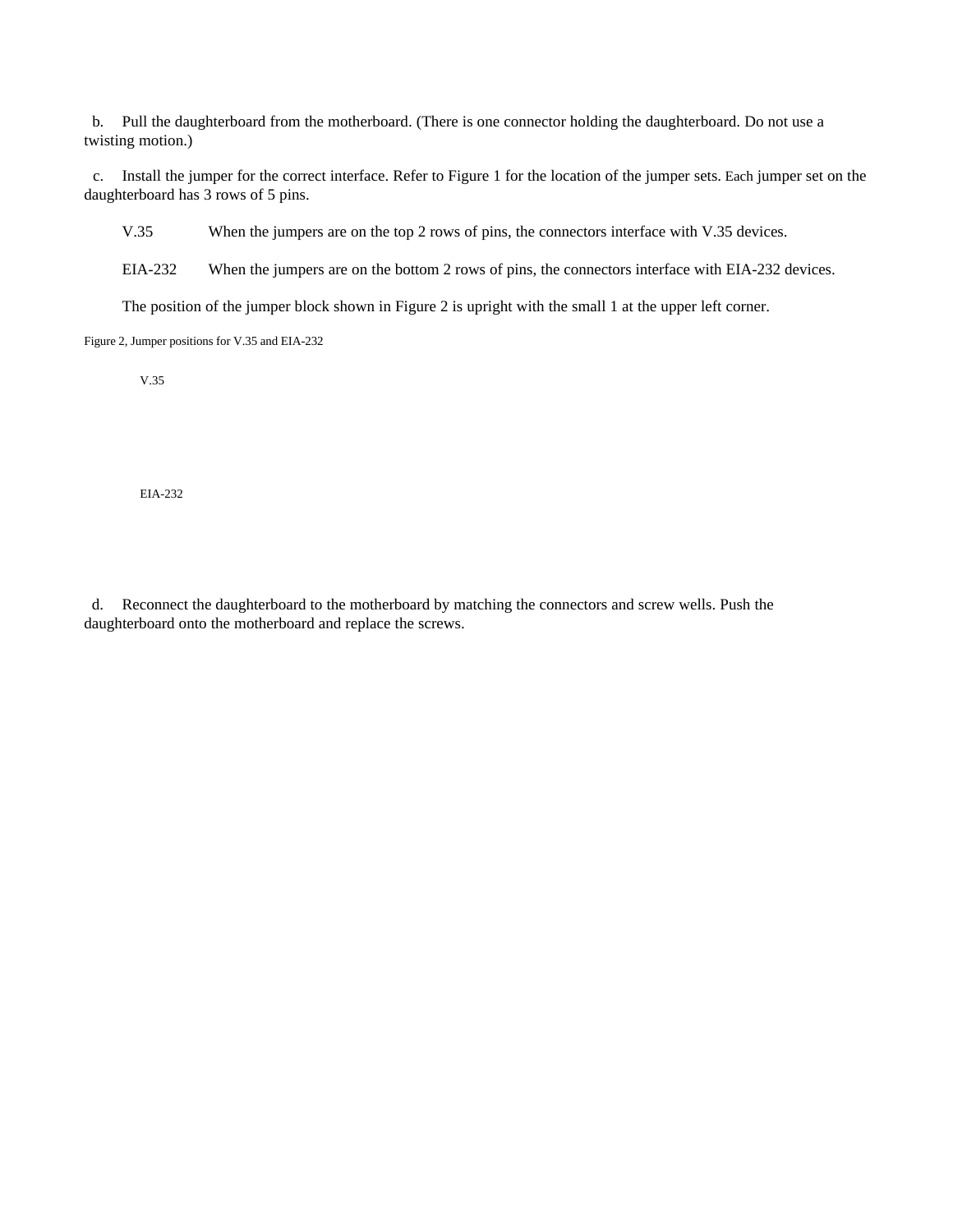#### **CSU/DSU Powerup Configuration**

The DIP switch, that configures the initial powerup of the CSU/DSU, can be changed with the daughterboard connected to the motherboard.

The initial powerup configuration of the CSU/DSU is determined by the DIP Switch settings. This configuration can be overwritten by AT commands. (Refer to Appendix B for AT commands.)

Refer to Figure 1 for the switch block location. This switch can be changed without separating the daughterboard from the motherboard. With the boards connected, the OFF label on the switch block is not visible. OFF is away from the base of the daughterboard, toward the motherboard.

| <b>DIP Switch</b>     | OFF                | ON                        |
|-----------------------|--------------------|---------------------------|
|                       | Leased Line        | Switched Line*            |
|                       | 56K Rate           | 64K Clear Channel Rate    |
| 3                     | Slave (DDS) Timing | Internal Timing           |
| 4                     | &D0 Mode           | &D2 Mode                  |
| DTR off: Command Mode |                    | Dropping DTR terminates a |
| DTR on: Data Mode     | switched call      |                           |

\*Selecting a switched line will automatically choose a 56K rate with slave timing

Figure 3, DIP switch block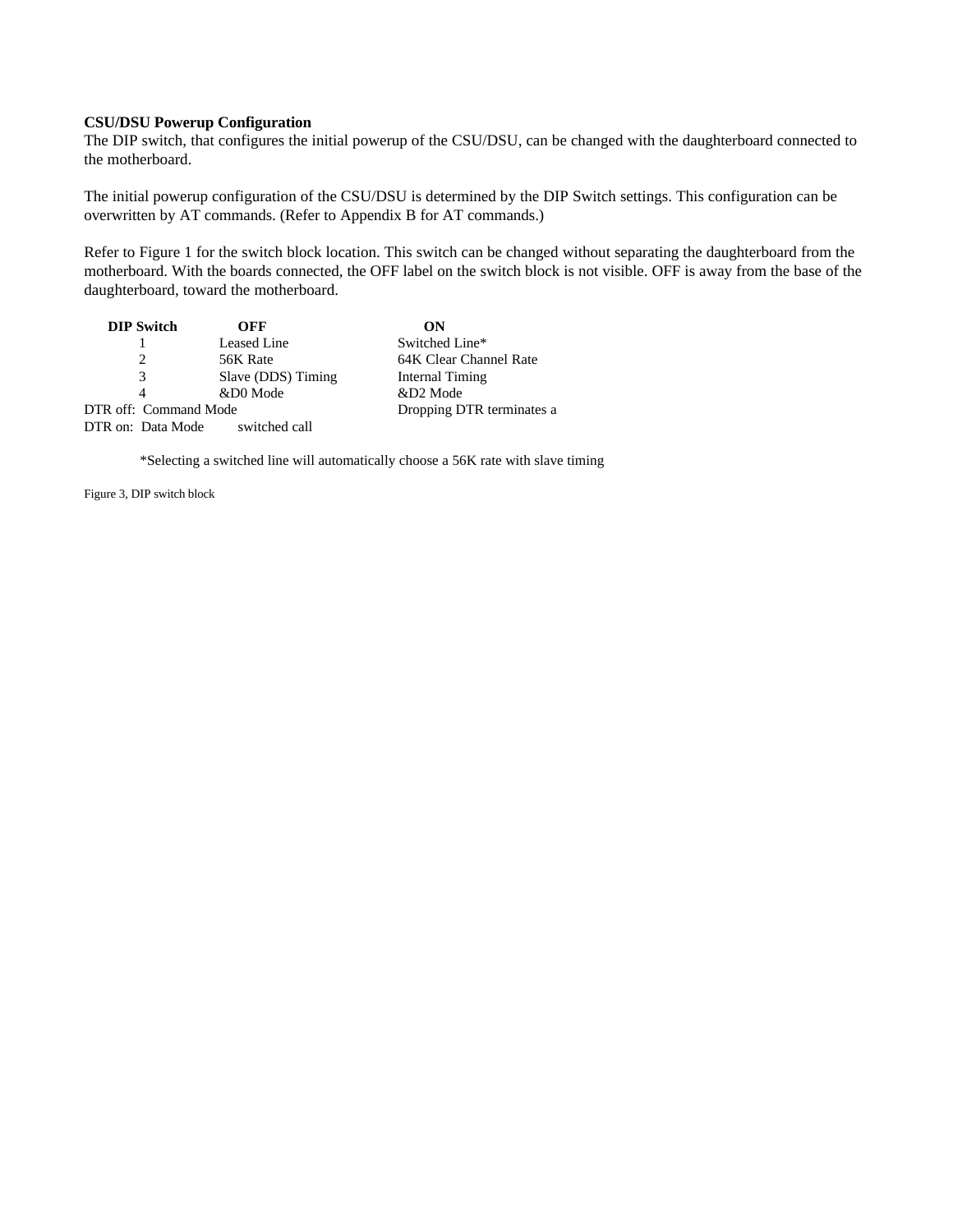Step 3. Install In Computer

#### **WARNING**

Turn off power to your computer and disconnect the power cord. Inserting a board into the system with power applied could damage the system, the board, or both. Such abuse will void your warranty.

a. Remove the cover of the computer (see computer manufacturer's instructions).

b. Determine which 16-bit slot your SYNC/570i-56 will occupy. Loosen the thumb screw (Micro Channel) or remove the hold-down screw at the top of the blank card bracket of the slot and remove the blank card bracket (ISA).

c. Insert the SYNC/570i-56 and switched 56K board assembly into the mating motherboard socket. Push the board firmly into place.

d. Secure the board by tightening the thumb screw or replacing the board hold-down screw that was removed in Step 3b above.

e. Replace the computer cover and reconnect the power cord.

f. Power-up the computer. The NS LED displays a steady red light to indicate that no lines are connected.

- g. Complete the software configuration of the board (Step 4 or Step 5).
- h. Run the diagnostics described in Chapter 4.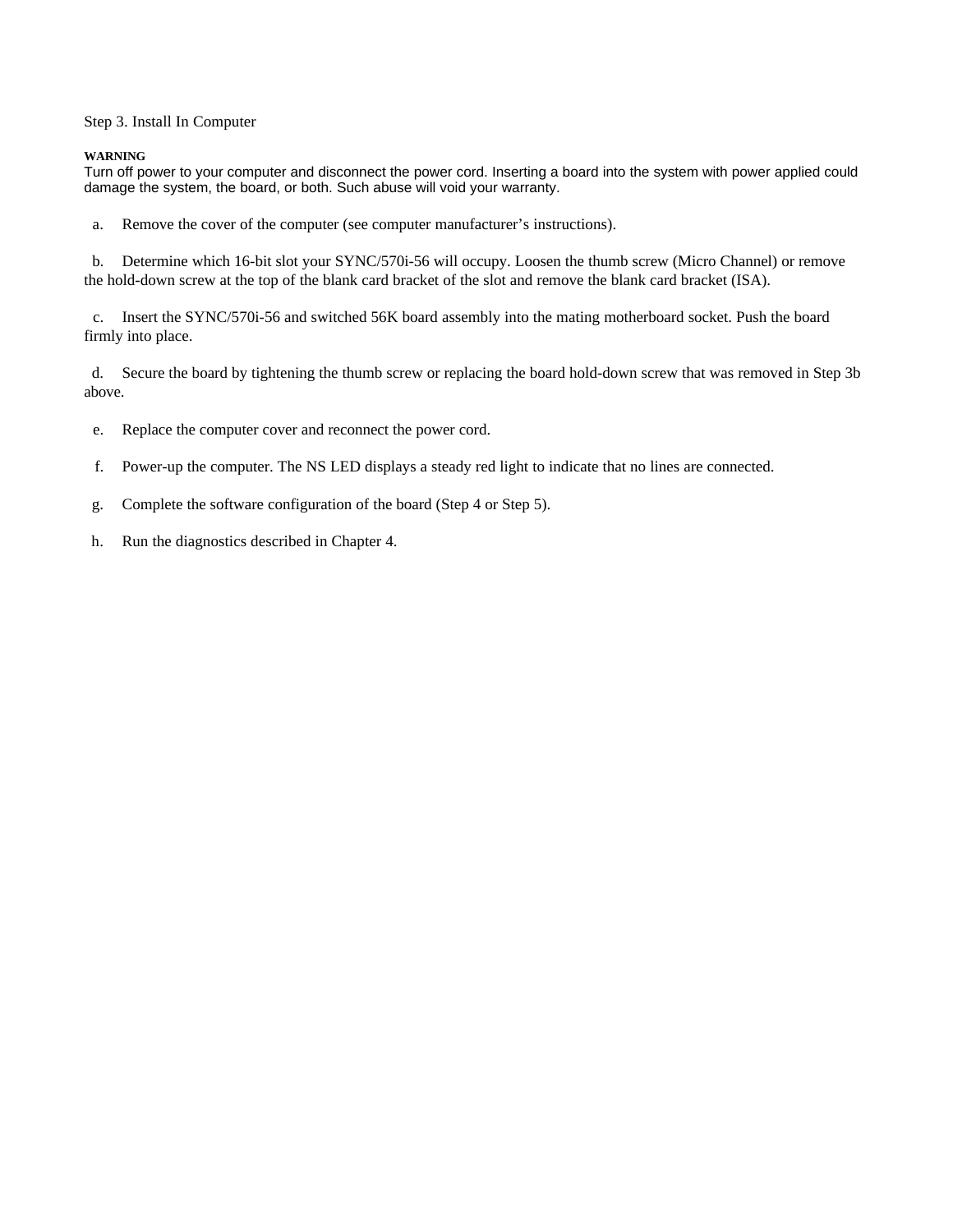Step 4. Configure the Micro Channel SYNC/570i-56

#### **NOTE**

Skip this step if you have an ISA card.

Configure the SYNC/570i-56 through your computer's Micro Channel Programmable Options Select (POS) system, using data from the Digi Adapter Definition File (ADF) on the diagnostic diskette. This system uses hardware registers, selected and loaded through software, to assign system resources to an expansion board. Each type of expansion board has its own unique code number, assigned in conjunction with the computer manufacturer, which identifies it to the system. (If you cannot determine the proper setup information, check with an operating system vendor or Digi Customer Support.)

### **NOTE**

Refer to your computer system documentation for information on the Programmable Option Select.

a. Install the board as described in Step 3.

b. Determine which .ADF file on the Digi Diagnostics Diskette you need for configuration. Refer to the note below for an explanation of the files. If necessary, copy and rename the file you need.

#### **NOTE**

The diagnostics diskette actually contains three ADF files: @6163.ADF, @6163.AD1, and @6163.AD2. The files @6163.ADF and @6163.AD1 are identical. (This ADF file is the one that is copied to your reference diskette.)

The .ADF and .AD1 files contain the most commonly used configurations. The @6163.AD2 file contains every possible option for configuration.

If you wish to use the .AD2 file, you must copy the file to the reference diskette as @6163.ADF. Since the reference diskette will copy only the .ADF file, copy the file to another diskette and rename ADF.

c. Reboot the computer with the backup copy of your computer system's reference diskette. The computer will show error 165 and beep twice. Continue as instructed.

d. Follow the instructions shown on the screen to select the mode necessary to manually set the configuration—**do not use the automatic configuration**. (The instructions for manual configuration will vary for computers made by different manufacturers.)

- e. When you are prompted to copy the new adapter files, insert the Digi Diagnostics Diskette.
- f. Press **ENTER**. The computer will read the **@6163.ADF** file.
- g. At the prompt, remove the diagnostics disk and reinsert the reference diskette.
- h. Press **ENTER**. The file **@6163.ADF** copies to the reference disk.
- i. Follow the instructions shown on the screen to set or change the configuration for the Digi SYNC/570i-56.
- j. Select the I/O address, memory address, and IRQ from the list of addresses and interrupt lines shown.
- k. Follow the instructions to save the configuration you have chosen and to exit the program.
- l. Remove the copy of the reference diskette.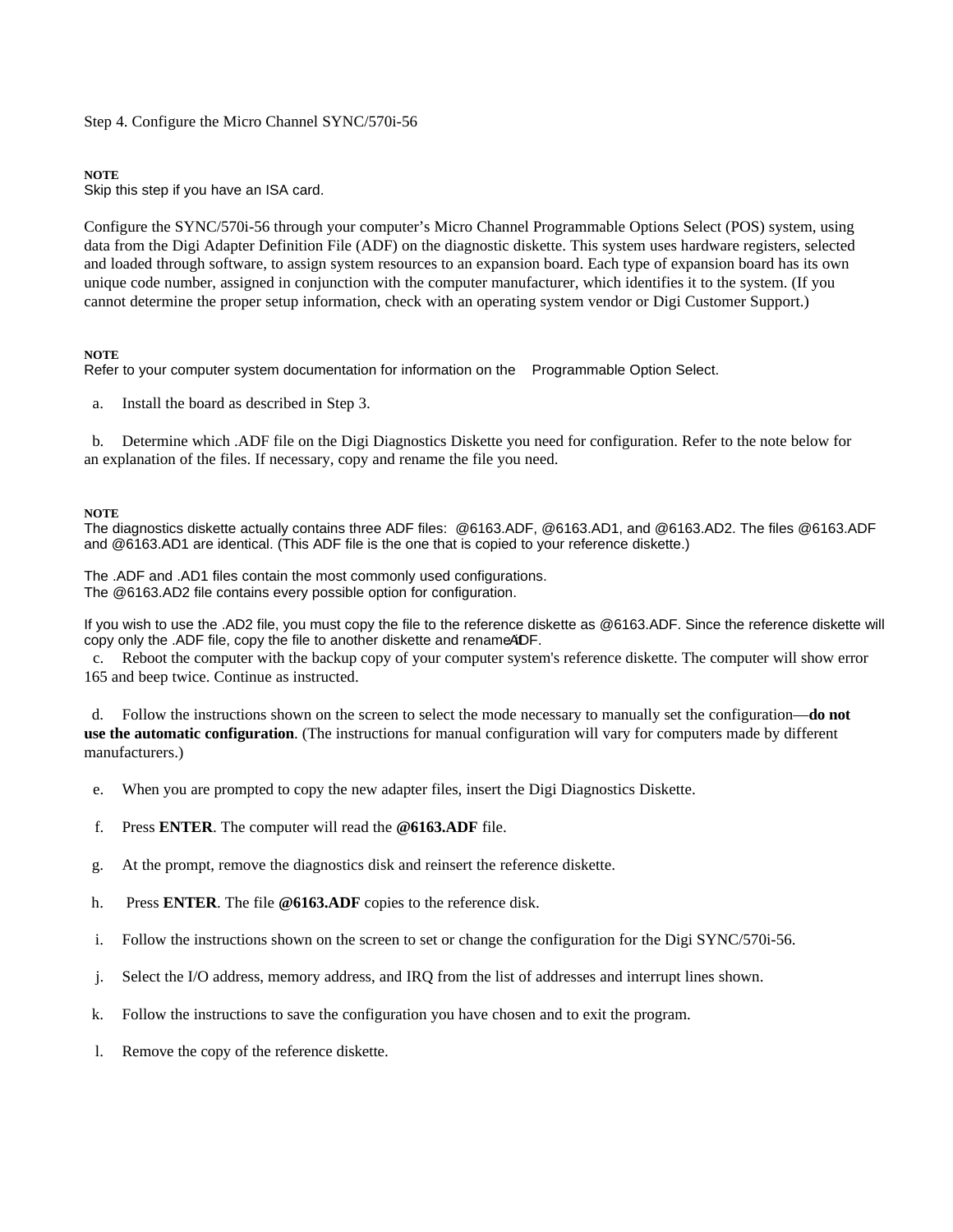Step 5. Other ISA Card Set-up Options

The memory address and interrupt line (IRQ) are software configurable via either your operating system or an installable driver. You will be asked to specify a 16KB memory window location.

Jumper JP1 on the ISA SYNC/570i-56 controls the Fast Select circuitry on board. The SYNC/570i-56 is shipped with a jumper connecting pin 2 and pin 3 of JP1. This setting allows the boards to work with any combination of 8 or 16 bit video and/or network cards supporting Fast Select. When pins 1 and 2 are jumpered, the board must be installed in a 128KB paragraph which contains only 16 bit cards. The default setting (pins 2 and 3 jumpered) works in most computers and should not be changed without verification from Digi Technical Support.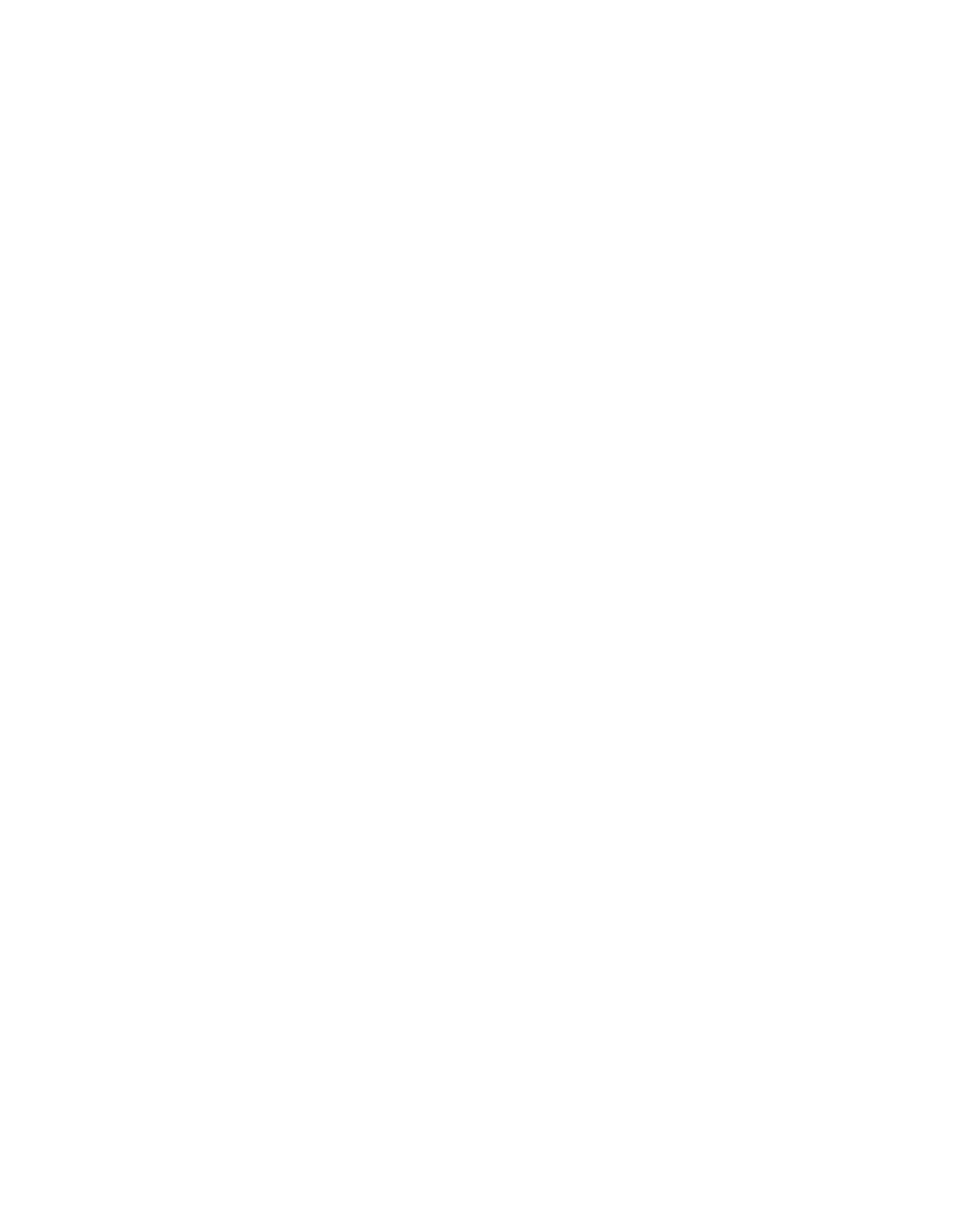The diagnostics diskette in conjunction with the loopback connector is designed to verify correct installation. **Make a copy of this disk and store the original. Should a problem develop in the future, you can run the diagnostics to locate the problem.**

**NOTE**

Before beginning the diagnostics program, make sure no devices are connected to the SYNC/570i-56 ports. When prompted by the diagnostics program, install the loopback connector.

Your system must be running DOS in order to use the diagnostics program.

The diagnostics tests one board at a time. Although the active board by default is the ISA board at the highest I/O address or the Micro Channel board at the highest slot number, you may change the active board. The screen header indicates the active board and its address.

The tests will fail if there is an address or interrupt conflict. If the diagnostics cannot determine your switch settings, there is probably a conflict. In this case, try other address and/or interrupt settings.

For an ISA system, the diagnostics program displays IRQ, the base memory address, and the base I/O address. You may modify the address and IRQ selections from the diagnostics. The IRQ must be active, and you must select a non-zero address. If you cannot determine a setting, call Digi Customer Support for assistance.

For a Micro Channel system, the diagnostics program displays the current POS registers which identify the IRQ, the base memory address, and the base I/O address. If any of these parameters need to be changed, repeat the procedure in beginning on Page 13. If you cannot determine a setting, call Digi Customer Support for assistance.

- 1. Insert the diagnostic disk into Drive A.
- 2. Type **A:SYNC570** to start the diagnostics.
- 3. Follow the instructions on the screen.

When IRQ and address selection are acceptable, the adapter memory is tested. The test does write/verify at every location with word accesses only. Each 16K memory window is selected and tested independently. Address and data buses are tested separately.

The program then runs a window uniqueness test. A different, single word is written to each of the eight 16K windows; then the test reads each window to verify that the windows are indeed unique.

When prompted, install the Telco loopback connector on the Telco connector. The wiring diagram for the loopback connectors is shown below. The diagnostics program tests the control and data lines. When the line 1 tests are complete, install the single channel loopback connector onto the V.35/EIA-232 cable connector. The tests will be repeated for line 2. The control line loopback tests RTS to CTS, and DTR to DSR to DCD. The data loopback test is the default single channel chained-block DMA transfer mode test.

Figure 4, Female loopback connector wiring diagrams

V.35/RS 232 Telco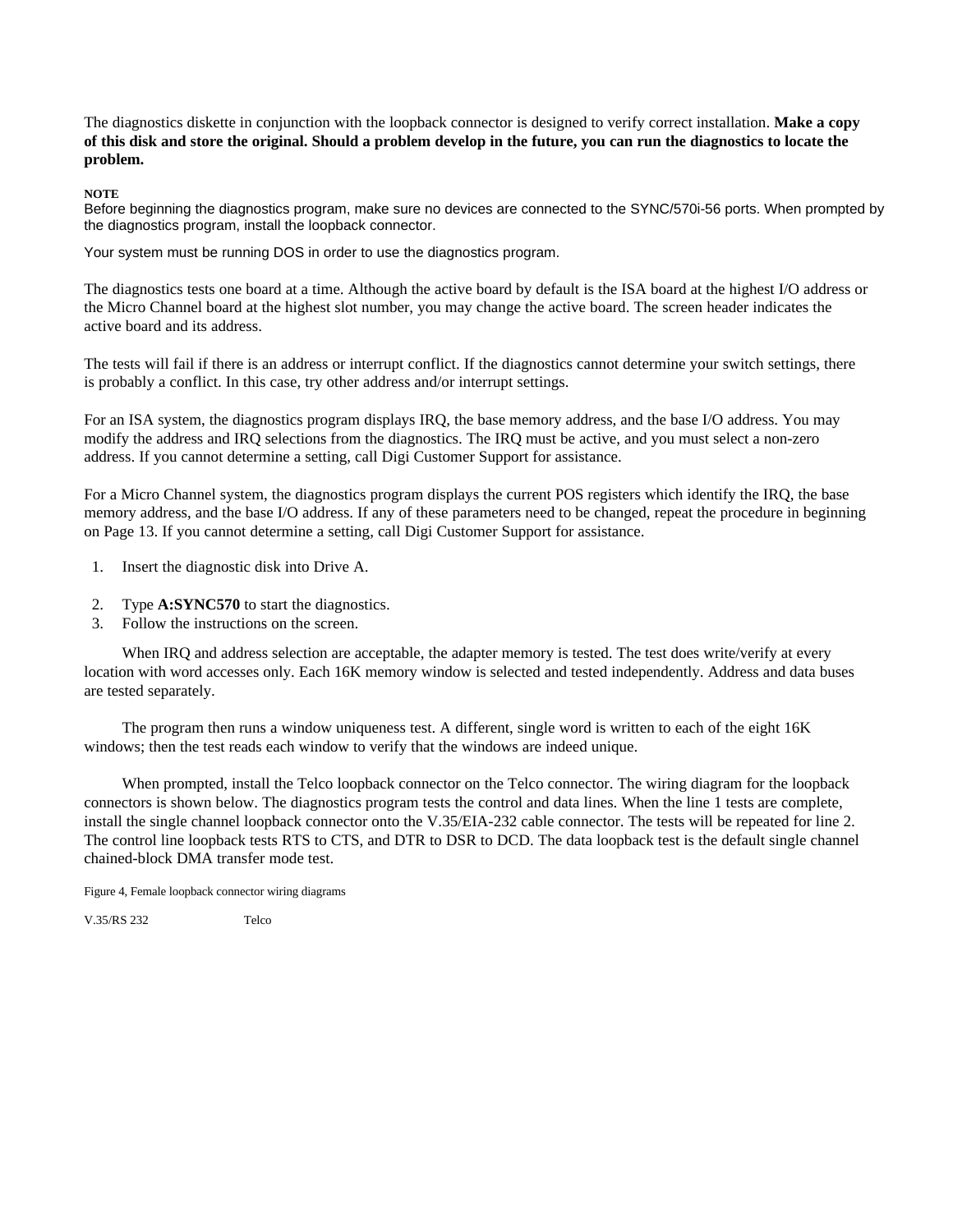The diagnostics program also tests the ability of the card to generate interrupts by way of internal data loopbacks. It tests all found ports. For example, a 4 port board will prompt you to move the loopback connector when performing the external data and control signal tests.

The internal and external tests are run at the maximum supported bit rates for their respective interfaces. On the internal tests, all available channels are run simultaneously at the maximum bit rate to help resolve arbitration and memory bandwidth issues.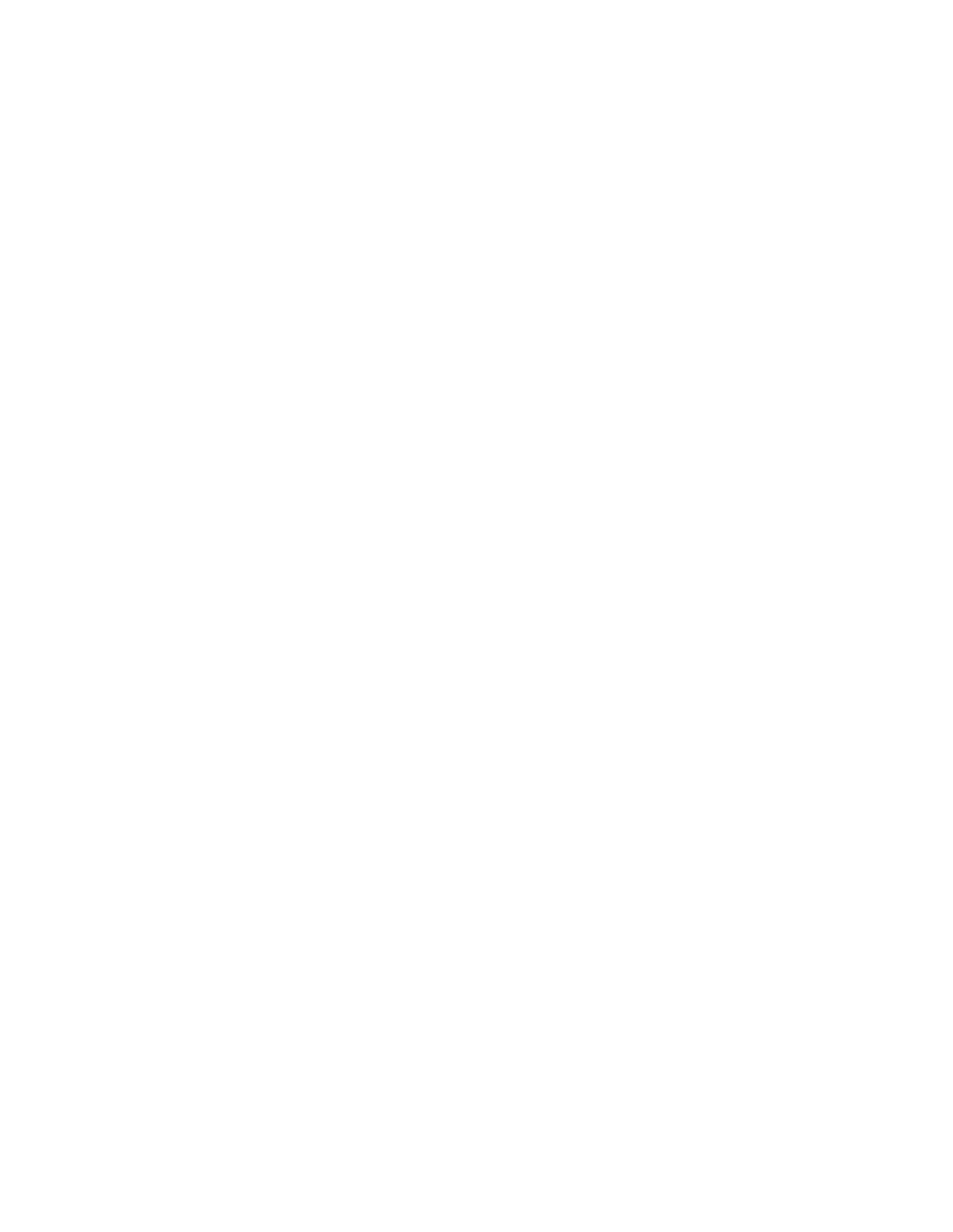If the diagnostics are successful, connect the appropriate interface cables. The SYNC/570i-56 provides two ports:

- Switched 56K/DDS Telco interface with RJ-45 keyed 8-pin jack
- V.35/EIA-232 selectable interface with DB-25 connector

The cables and connectors for each interface are described below and on the following pages.

Switched 56K/DDS Telco Interface The Telco interface is an RJ-45 keyed 8-pin jack. The jack pinout is shown below. Figure 5, Switched 56K/DDS RJ-45 Telco Interface

#### **CSU/DSU LED Indicators**

During operation two bicolor LEDs show the status of the CSU/DSU. The location of the two bicolor LEDs is shown in Figure 1 on Page 9. The No Rx Signal/Receive Data LED is labeled NS/RD, and the Test Mode/Transmit Data LED is labeled TM/TD.

| <b>LED</b> State | <b>NS/RD LED</b>        | <b>TM/TD LED</b>     |
|------------------|-------------------------|----------------------|
| Red              | Loss of Telco Rx Signal | CSU/DSU in Test Mode |
| Green            | DTE Rx Data active      | DTE Tx Data active   |
| Off              | DTE Rx Data inactive    | DTE Tx Data inactive |

When you connect the cable, both LEDs will be off. If the LEDs are blinking green, data traffic is present.

V.35/EIA-232 Selectable Interface

### **NOTE**

Refer to Pages 9 and 10 for information about configuring the jumpers on the daughterboard to make the correct interface selection.

The pinout and pin assignments for the DB-25 connector on the SYNC/570i-56 are shown below.

Figure 6, Board DB-25 fe\*\*\*00000male connector pinout and pin assignments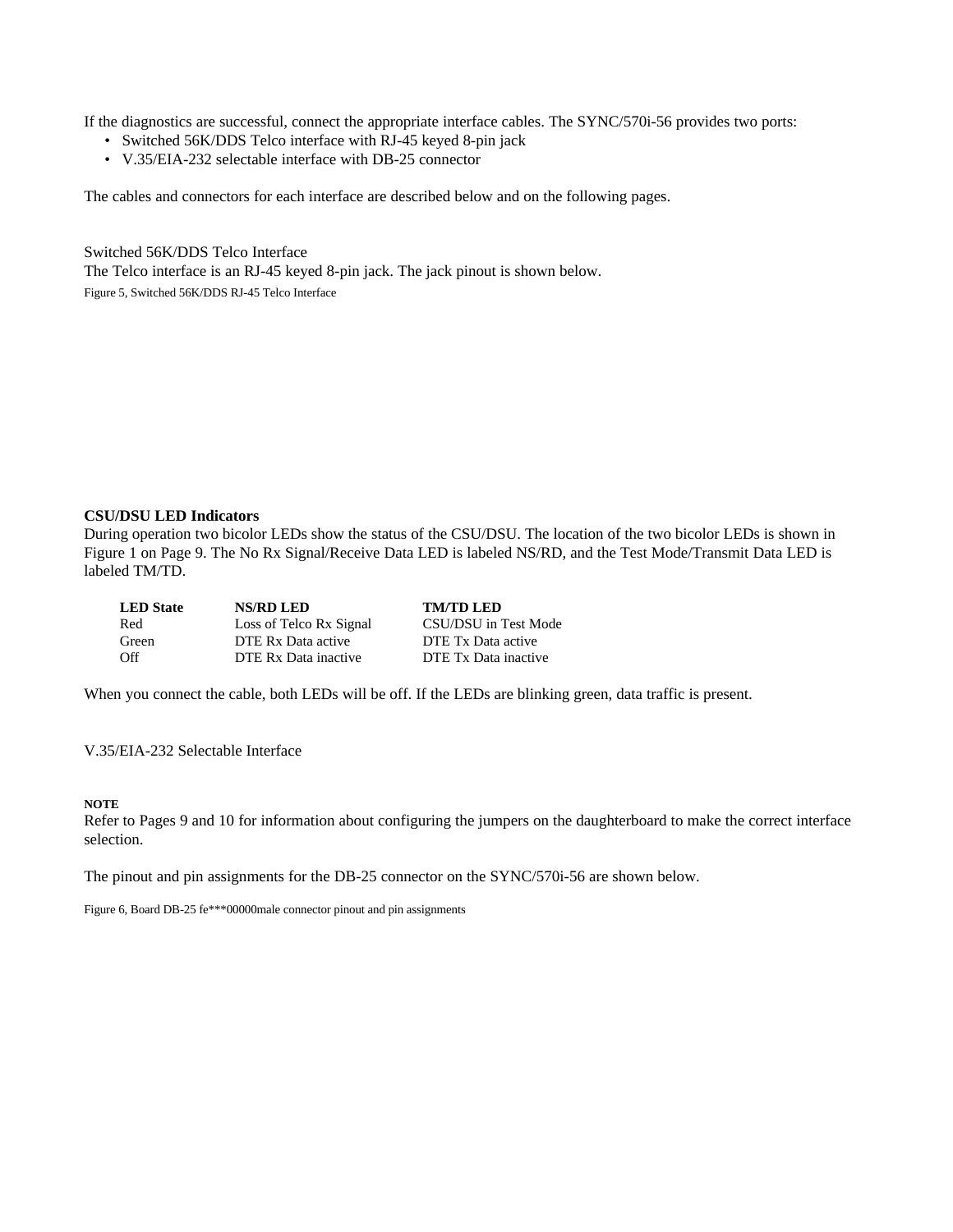The cable included in the SYNC/570i-56 EIA-232 package has a DB-25 male connector on the board end, and a DB-25 male connector on the peripheral end. The connector provides an EIA-232-D interface for serial data transmission and reception. The pinout and pin assignments for the DB-25 connector are shown in Figure 7.

Figure 7, Cable DB-25 male connector pinout and pin assignments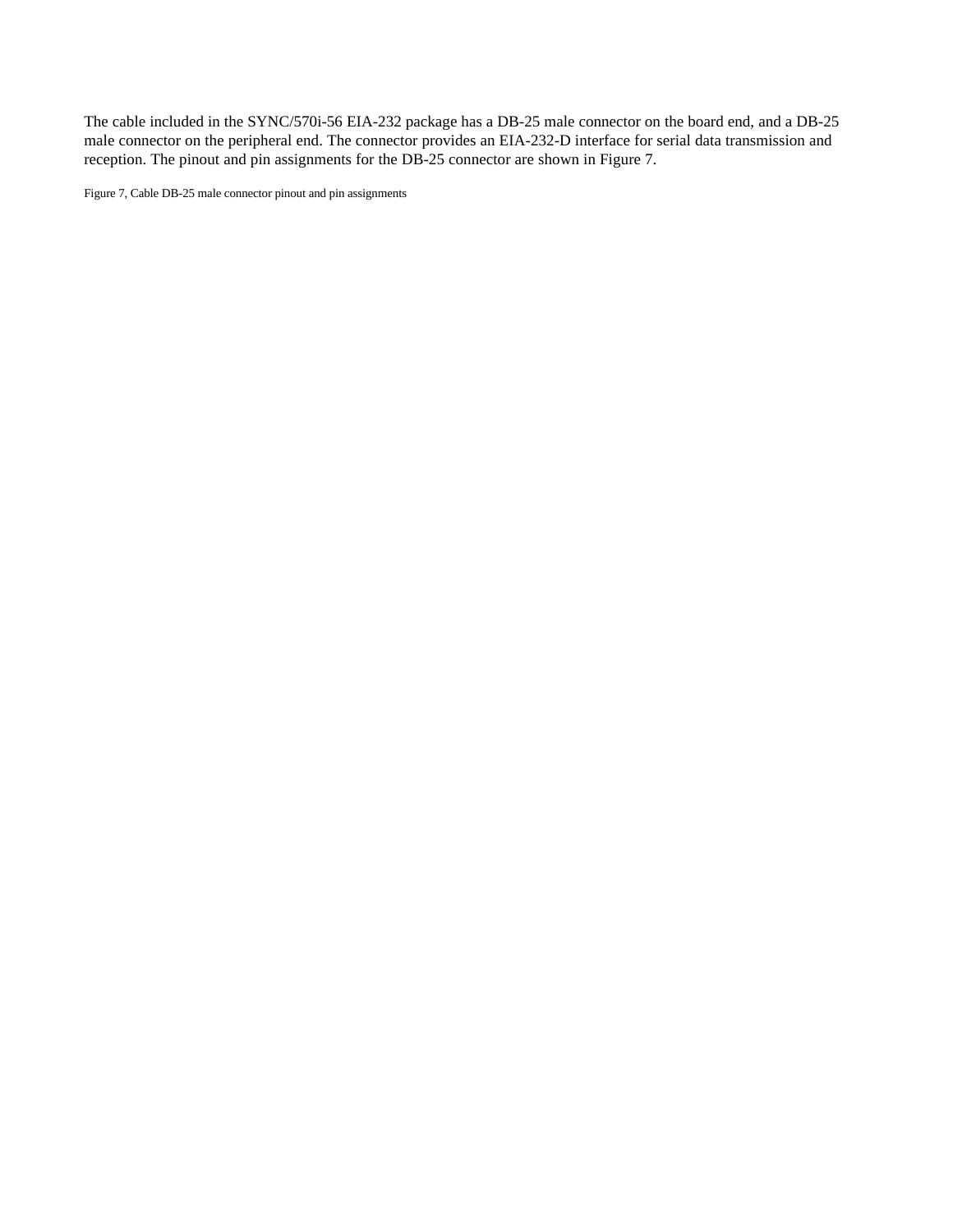The cable included in the SYNC/570i-56 V.35 package has a DB-25 male connector on the board end, and a V.35 male connector on the peripheral end. The pinout and the pin assignments for the male V.35 connector are shown in Figure 8.

Figure 8, V.35 male connector pinout and pin assignments

| А  | CGND            |
|----|-----------------|
| B  | <b>GND</b>      |
| C  | <b>RTS</b>      |
| D  | <b>CTS</b>      |
| E  | <b>DSR</b>      |
| F  | DCD             |
| н  | <b>DTR</b>      |
| P  | TXD(A)          |
| R  | $\text{RXD}(A)$ |
| S  | TXD(B)          |
| T  | RXD(B)          |
| U  | TXCLKOUT(A)     |
| V  | RXCLK(A)        |
| W  | TXCLKOUT(B)     |
| X  | RXCLK(B)        |
| Y  | TXCLKIN(A)      |
| AA | TXCLKIN(B)      |
|    |                 |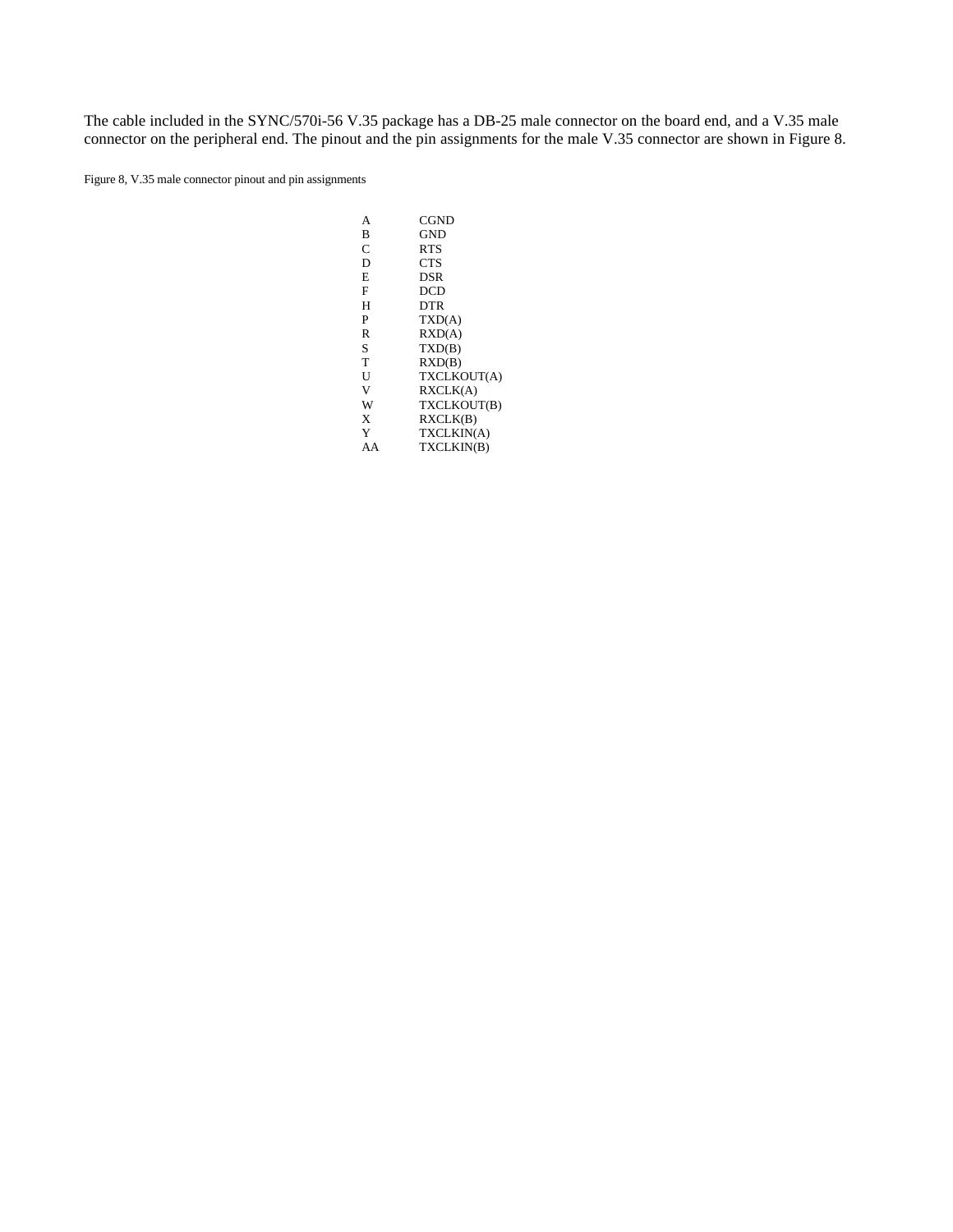#### **WARNING**

Make sure your computer is turned off before installing or removing boards. When installing or removing boards, always use adequate precautions (such as a grounding strap) to prevent electrostatic damage.

Test your SYNC/570i-56 using the diagnostics disk provided. If the SYNC/570i-56 passes all the tests, the problem is probably elsewhere.

The symptoms of particular problems may vary between operating systems. Common problems are listed below.

#### Address/Interrupt Conflicts

All devices in your system must have unique addresses that must not overlap. The memory location must be outside the caching memory range. If you think you have a conflict problem, try alternate settings.

#### Inconsistent Baud Rate

The baud rate and other parameters chosen via the operating system must be the same for the SYNC/570i-56 and the peripherals connected to it.

#### No Handshaking Signals

Some peripheral devices may need some or all of the handshaking signals that SYNC/570i-56 supports.

#### Incomplete or Incorrect Installation

Some operating systems require that an installation procedure be run before SYNC/570i-56 is recognized. Refer to your operating system user's manual. Verify correct SYNC/570i-56 hardware installation.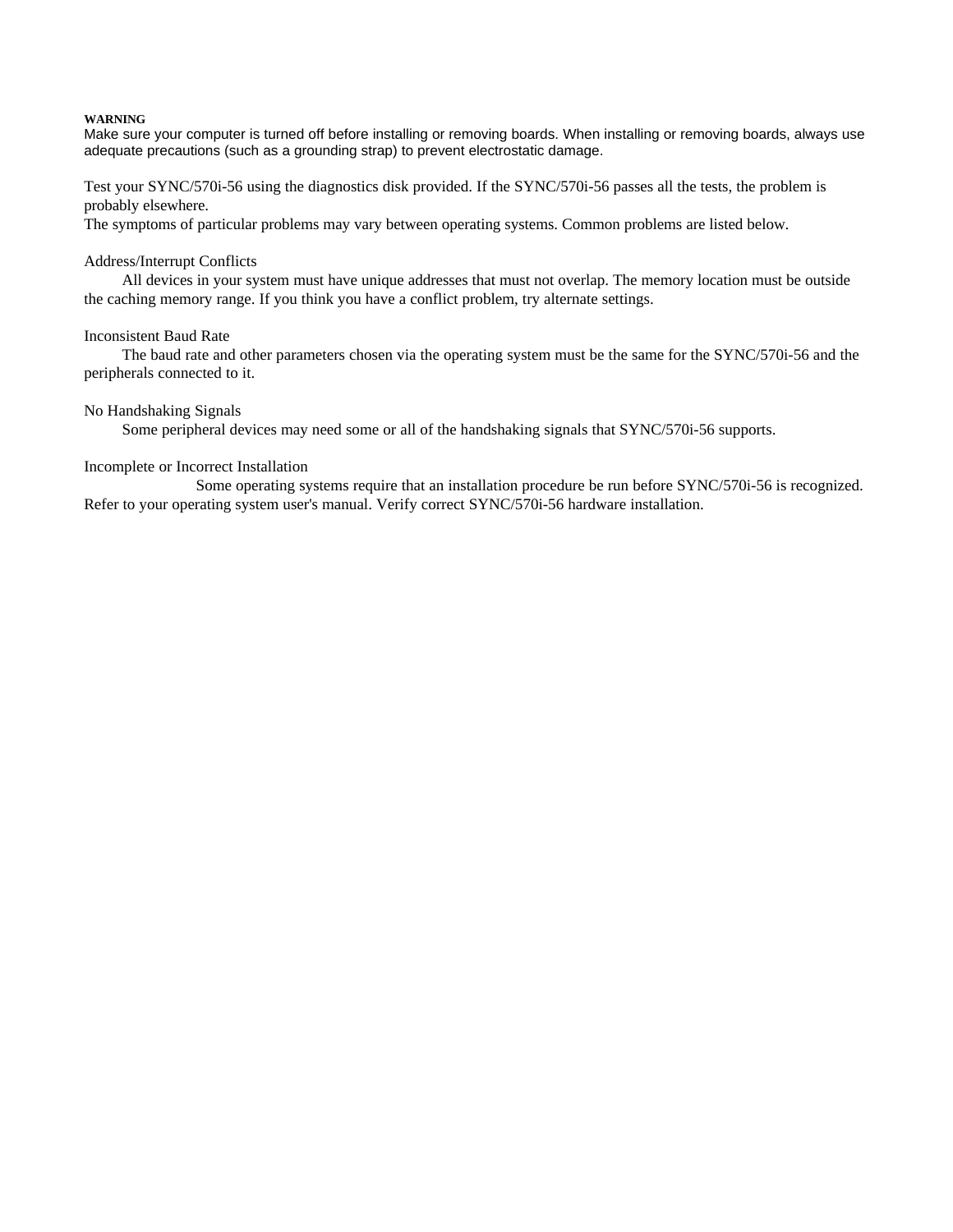#### Improper Grounding

Make sure that every component in your system is properly grounded. Differences in ground potential between your computer and terminals can damage equipment.

## Whom To Call

If your board fails the diagnostics or you are unable to isolate the problem, call Digi Technical Support (800-344-4273) anytime between 8 a.m. and 6 p.m. Central Time (Monday through Friday). We can give you suggestions for things to try. Please have the following information ready when you call:

### Fill in information here

| • Computer make                       |  |
|---------------------------------------|--|
| • Computer model number               |  |
| • Operating system                    |  |
| • Which Digi board you are using      |  |
| Serial number                         |  |
| Revision number                       |  |
| • Type of hard drive in your system   |  |
| • Type of video card in your system   |  |
| • Type of tape backup in your system  |  |
| • Failure symptoms                    |  |
| • Results of diagnostics              |  |
| • Whether the board has worked before |  |
| (was it installed successfully?)      |  |
| • Dealer/store where you purchased    |  |
| your Digi board                       |  |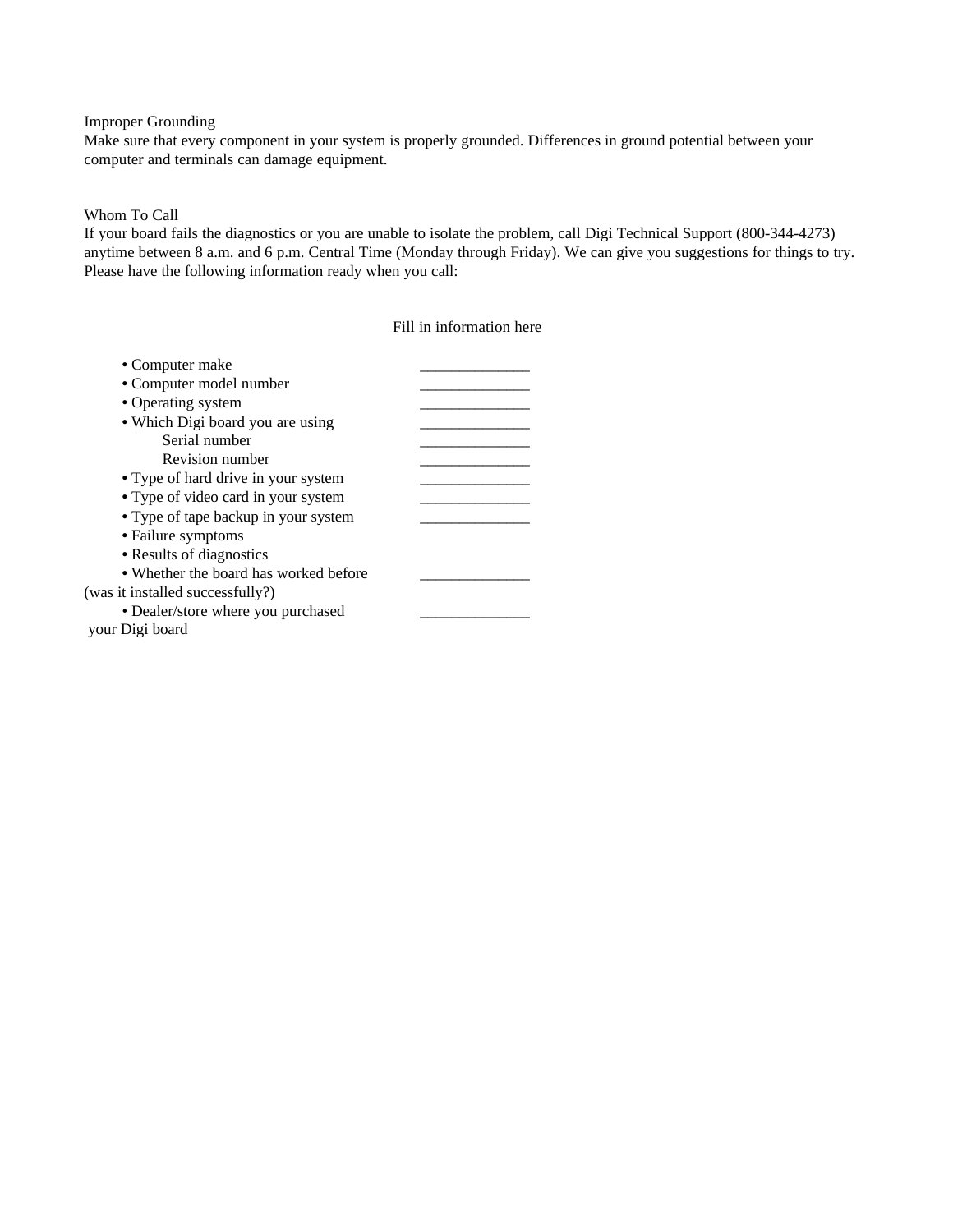#### If You Must Return a Board

Sometimes our boards do have problems and have to be returned for service. In this case, you'll need to call us for an RMA number. You must have an RMA number to return a board to Digi. The RMA number must appear on the outside of the package. Before calling for the number, make sure you can answer the following questions:

1. Where did you buy your board? If you bought from a dealer, you should go through the dealer to return the board. If you bought it from Digi, you can deal directly with us for repair.

2. What is your board's serial number, revision level number, and date of purchase?

3. Have you followed the checklist at the beginning of this chapter and tried all of the steps? We've found that these procedures eliminate most problems encountered during installation.

4. Have you contacted the dealer from whom you originally purchased the board for his advice and assistance?

Your Digi board is one of the most reliable parts of your networked system. If you purchase a board from us and it does not work in your application, or if you decide not to keep it for any reason during the first 30 days, we will refund your money. But remember, we are here to help in any case—because our ultimate goal is to keep your system up and running, and to keep you a satisfied customer.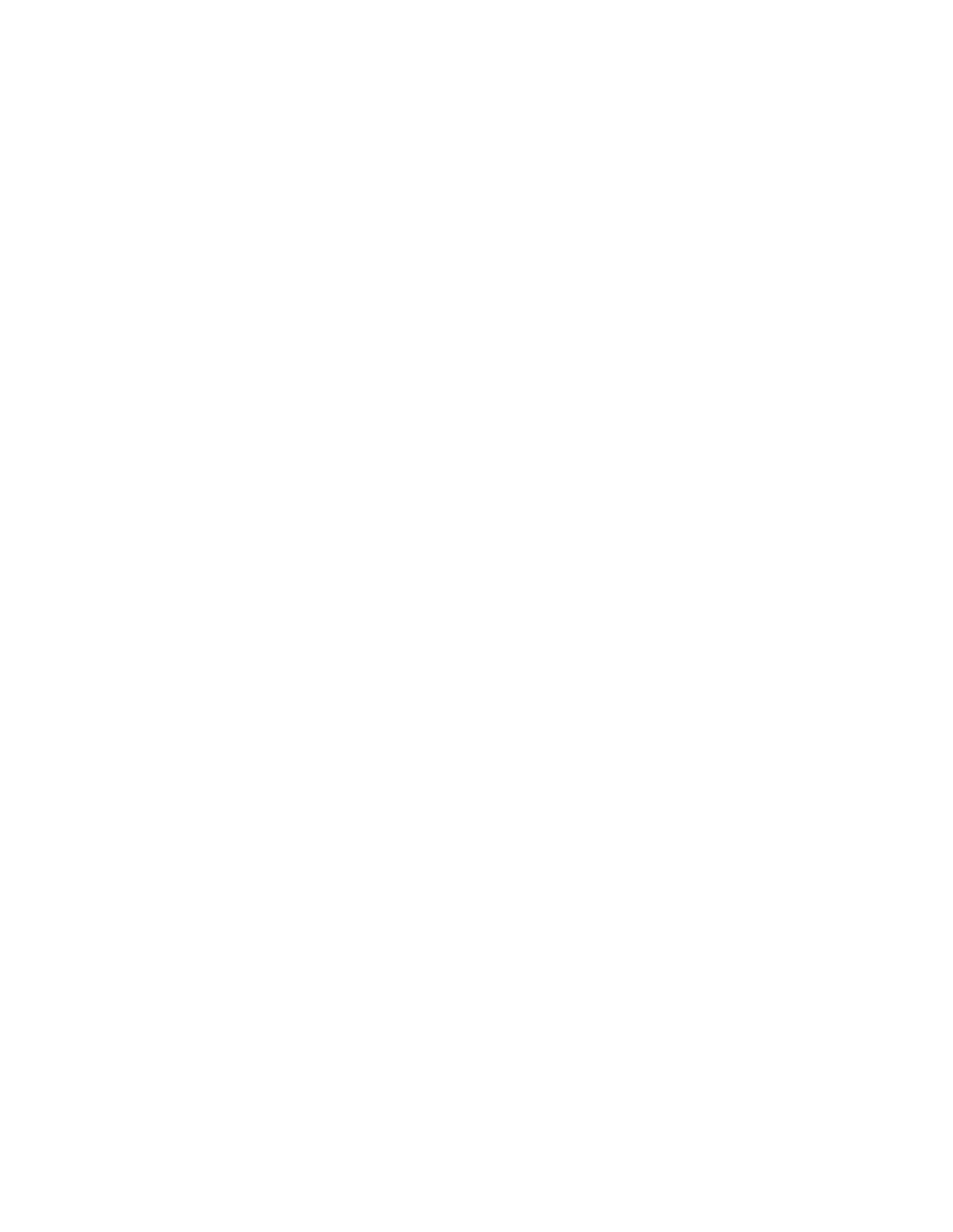Electrical Surge and Power Protection

Lightning, electrical surges, and power fluctuations can damage your equipment and/or data through the power lines and/or the serial data lines. When electrical storms occur, the most effective method of protecting your computer system is to unplug your computer and peripherals, and disconnect all data and telephone lines.

To protect against lightning, electrical surges, and power fluctuations, Digi recommends uninterruptible power supplies (UPS), power line filters, and surge protectors for every installation.

A UPS can provide protection from electrical surges and fluctuations in the power supplied to the computer. However, it does little good to protect the main console if you have no protection on the other devices attached to the system. Power line filters protect against electrical surges and transient spikes. Some filters even have a shutdown feature that drops power to the device if voltage drops below a preset level. This prevents the spikes and surges caused by the typical "off and on" electrical problems that occur during a thunderstorm. AC line filters should be used with all electrical devices connected to a computer system, no matter how small or simple.

The interface cables themselves present another potential danger. Nearby lightning strikes can induce high-voltage surges into the cables. Machinery, especially commercial machines with electric motors, often generates electrical noise that can be picked up by cables and cause data errors or equipment damage. Digi includes SurgeBlock on every SYNC/570i-56. SurgeBlock clips fast-rising peak voltages to help protect against spikes over twenty-five volts caused by lightning, static, or induced voltage. For maximum protection we recommend surge suppressors on the peripheral end of all serial cables.

Cables running long distances and/or through electrically noisy areas are subject to noise pickup that can cause data errors or equipment damage. Destructive power surges can also enter through modems via telephone connections. Filters made specifically for this purpose should be included on all telephone line connections.

Using a receptacle for only the computer and terminal also protects against data errors or equipment damage. Sharing the receptacle with noise-producing devices such as fax machines, printers, calculators, and heaters may allow noise pickup.

#### Grounding Techniques

Many terminals and computers are dependent on earth ground to set a reference for signal ground. Improper grounding or differences in ground potential between your computer and terminals can damage your equipment or even create a safety hazard. Consequently, you should make sure that every component in your system is properly grounded.

Connect your computer and all terminals and other peripherals to three-pronged grounded receptacles, making sure that the receptacles are wired

properly. If you must use three-prong to two-prong adapters, make sure that the adapter ground tabs are properly grounded.

A proper chassis ground guarantees that no dangerous voltages exist on terminal frames. Proper grounding also helps cancel noise that can otherwise be induced on the frame or equipment.

Local electrical codes may also dictate special grounding arrangements. Your electrician can make sure that your installation complies with all applicable codes. If you have any doubt about the integrity of the grounding system in your location, have the system checked by a licensed electrician.

#### Static Protection

Your computer's case not only houses its family of computer components, but it also protects these sensitive electronic components from stray magnetic (EMI) and electrical (RFI, static) fields.

#### **WARNING**

Using proper static control methods is essential whenever you use, move, or open your computer for modifications.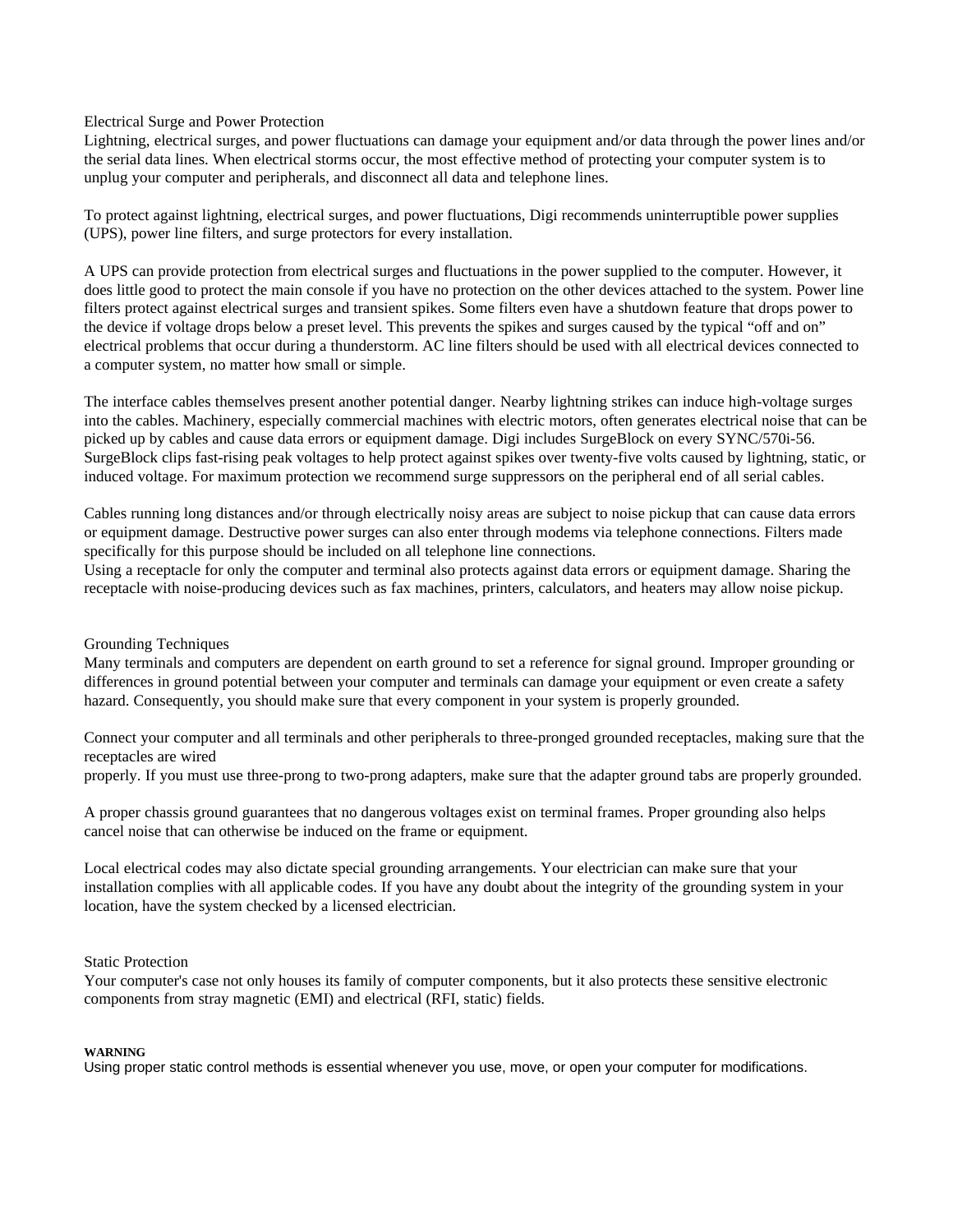Make sure that you are working in a static-controlled area which includes at least a conductive benchtop mat or chair mat that is electrically connected to earth ground. Conductive wrist straps in conjunction with ground cords provide extra protection for handling electronic components. Always store and/or move individual printed circuit boards in a conductive bag. Consult your local electronics or office supply distributor for static control products.

If you would like an overview of grounding and static protection theories and techniques, you can obtain a copy of Federal Information Processing Standards Publication 94: *Guideline on Electrical Power of ADP Installations*. This booklet is available from the National Technical Information Service, U.S. Department of Commerce, Springfield, VA 22161 703/487-4650.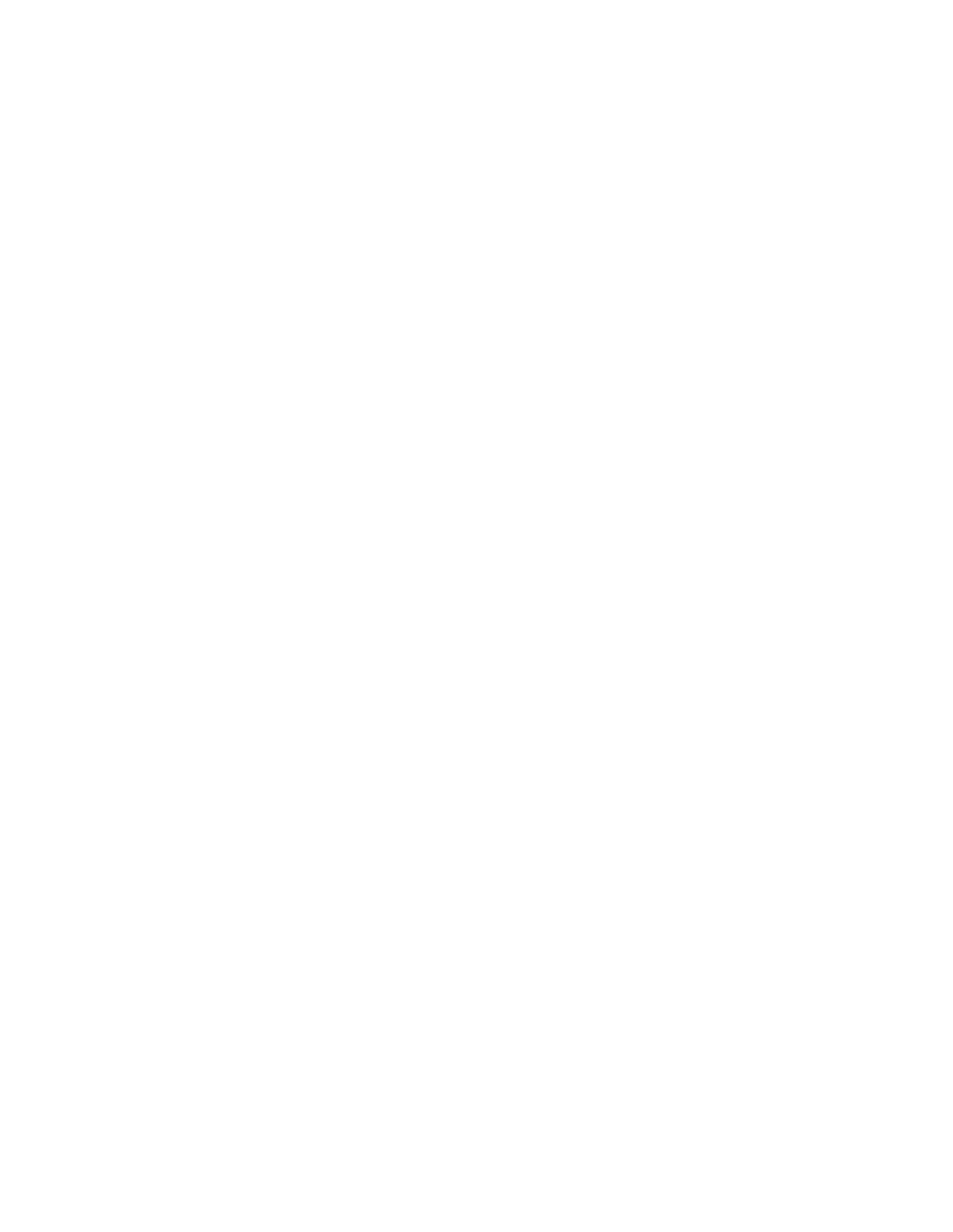The following configurations are controlled by AT commands:

| Mode:      | Switched / Leased                               |  |
|------------|-------------------------------------------------|--|
| Rate:      | 56K / 64K Clear Channel                         |  |
| Loopbacks: | Local Loopback                                  |  |
|            | Remote Terminal                                 |  |
| RTS:       | Normal (follow DTE's RTS)                       |  |
|            | Forced High                                     |  |
| CTS:       | Normal Mode (follows RTS)                       |  |
|            | Off during No Signal Condition                  |  |
| DCD:       | Normal Mode (Off during Control Mode Idle (CMI) |  |
|            | Forced High                                     |  |
| DSR:       | Off during No Signal Condition condition        |  |
|            | Forced High                                     |  |

Refer to Appendix E, "CSU/DSU Tests."

The AT codes and commands are shown below and on the following page.

\* - indicates powerup default

•- indicates powerup configuration is defined by DIP switches

| Code           | <b>Command</b>                                     | <b>Related S Register</b> |                 |
|----------------|----------------------------------------------------|---------------------------|-----------------|
| AT             | Attention command                                  |                           |                 |
| D              | Dial Telephone number                              |                           |                 |
|                | Dial Modifiers                                     |                           |                 |
|                | Numbers to dial<br>0-9                             |                           |                 |
|                | Pause 2 seconds                                    |                           |                 |
| H              | Hang-up Call                                       |                           |                 |
| I              | Display product code                               |                           |                 |
| I <sub>1</sub> | Display ROM checksum                               |                           |                 |
| I2             | Display Firmware Revision Level                    |                           |                 |
| $\Omega$       | Return to Data mode                                |                           |                 |
| Sr?            | Display register r value                           |                           |                 |
| $S_{r=n}$      | Set register r to value n                          |                           |                 |
| Code           | <b>Command</b>                                     | <b>Related S Register</b> |                 |
| V <sub>0</sub> | Send numeric responses                             | S <sub>14</sub>           |                 |
| $V1*$          | Send word responses                                | S <sub>14</sub>           |                 |
| &C0            | Force DCD on                                       | S <sub>21</sub>           |                 |
| &C1 *          | Normal DCD                                         | S <sub>21</sub>           |                 |
| &C2            | Normal DCD; CTS off when DCD off                   | S <sub>21</sub>           |                 |
| $&D0$ •        | DTR off: Cmd mode; DTR on: Data mode               | S <sub>21</sub>           |                 |
| &D1            | Dropping DTR enters command mode                   | S <sub>21</sub>           |                 |
| $&D2$ .        | Dropping DTR terminates call                       | S <sub>21</sub>           |                 |
| &F0            | Factory Configuration 0 - 56K leased line          |                           |                 |
| &F1            | Factory Configuration 1 - Switched 56K line        |                           |                 |
| &F2            | Factory Configuration 2 - Clear Channel 64K leased |                           |                 |
| &L0            | Switched 56K Service                               | S <sub>27</sub>           |                 |
| &L1            | Leased Line                                        | S <sub>27</sub>           |                 |
| $&N0$ •        | 56K rate                                           | S27                       |                 |
| $&N1$ •        | 64K rate                                           | S <sub>27</sub>           |                 |
| $&R0*$         | <b>Normal RTS</b>                                  | S <sub>21</sub>           |                 |
| &R1            | Force RTS on                                       | S <sub>21</sub>           |                 |
| &S0            | Force DSR on                                       | S <sub>21</sub>           |                 |
| &S1 *          | Normal DSR                                         | S <sub>21</sub>           |                 |
| &0             |                                                    | End test in progress      |                 |
| $&$ T1         |                                                    | Local Loop (LL)           | S <sub>16</sub> |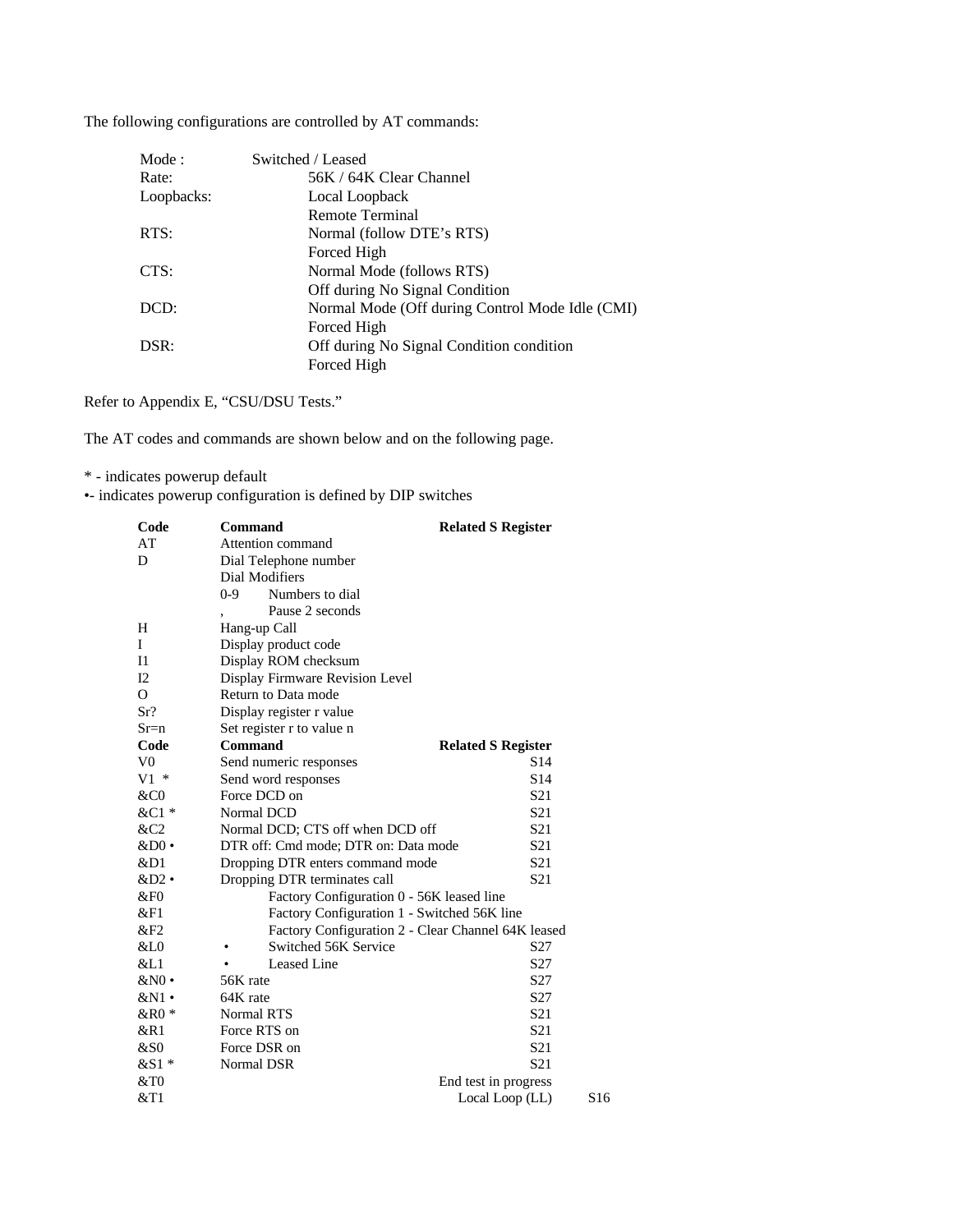| &T3     |                             | Remote Terminal (RT)              | S <sub>16</sub>  |
|---------|-----------------------------|-----------------------------------|------------------|
| $&T4*$  | Enable Remote Loopback (RL) | S <sub>2</sub> 3                  |                  |
| $&$ T5  |                             | Disable Remote Loopback (RL)      | S <sub>2</sub> 3 |
| $&$ T6  |                             | Remote Loopback                   | S <sub>16</sub>  |
| $&$ T7  |                             | Remote Loopback with Test Pattern | S <sub>16</sub>  |
| $&$ T8  |                             | Local Loopback with Test Pattern  | S <sub>16</sub>  |
| &T9     |                             | <b>Test Pattern</b>               | S <sub>16</sub>  |
| &X0     | Internal timing             | S <sub>27</sub>                   |                  |
| $&X2$ • | Slave timing                | S27                               |                  |

## **AT** Attention characters

Every command line must begin with the attention characters "AT" and end with a carriage return (Hex 0D). The "AT" command string must be less than 30 characters.

## **D** Dial command

The D command instructs the CSU/DSU to pulse dial a telephone number. The DSU must be in switched mode (&L0) in order to dial. The format for the dial command is "ATD n" where n is the telephone number to dial including any dial modifiers. After a number has been dialed call progression responses (CONNECT, NO ANSWER, etc.) will be sent to the DTE.

## **H** Hang-up command

Sending an ATH command causes the switched 56k call to terminate.

## **I** Returns CSU/DSU information

This command returns information (in the form of an ASCII string) from the DSU/CSU followed by a valid command response.

| I or IO       | Display product code            |
|---------------|---------------------------------|
| - 11          | Display ROM checksum            |
| <sup>12</sup> | Display Firmware Revision Level |

**O** This command returns the CSU/DSU to data mode if DTR control is configured for &D1 or &D2

## **Sr?** Read register number r

This command reads the decimal value of register r.

ATS0? reads the current value of register 0. A three character decimal number is returned (for example, 000, 014, 255) followed by a valid command response.

**Sr=n** Store value n into register r

This command stores the decimal value n into register r.

ATS0=1 stores 1 into register 0.

## **V** Response format

This command instructs the DSU whether to respond to commands with words or numbers. The responses are described in Appendix D on Page 43.

V or V0 DSU sends numeric responses

V1 DSU sends word responses

## **&C** DCD control

This command configures the DCD options

| $&C$ or $&C0$ | Forces DCD on permanently |
|---------------|---------------------------|
|---------------|---------------------------|

| &C1 | Normal DCD operation - DCD is on unless CSU is receiving control codes (powerup default) |
|-----|------------------------------------------------------------------------------------------|
| &C2 | Normal DCD operation - CTS is turned off if DCD is off                                   |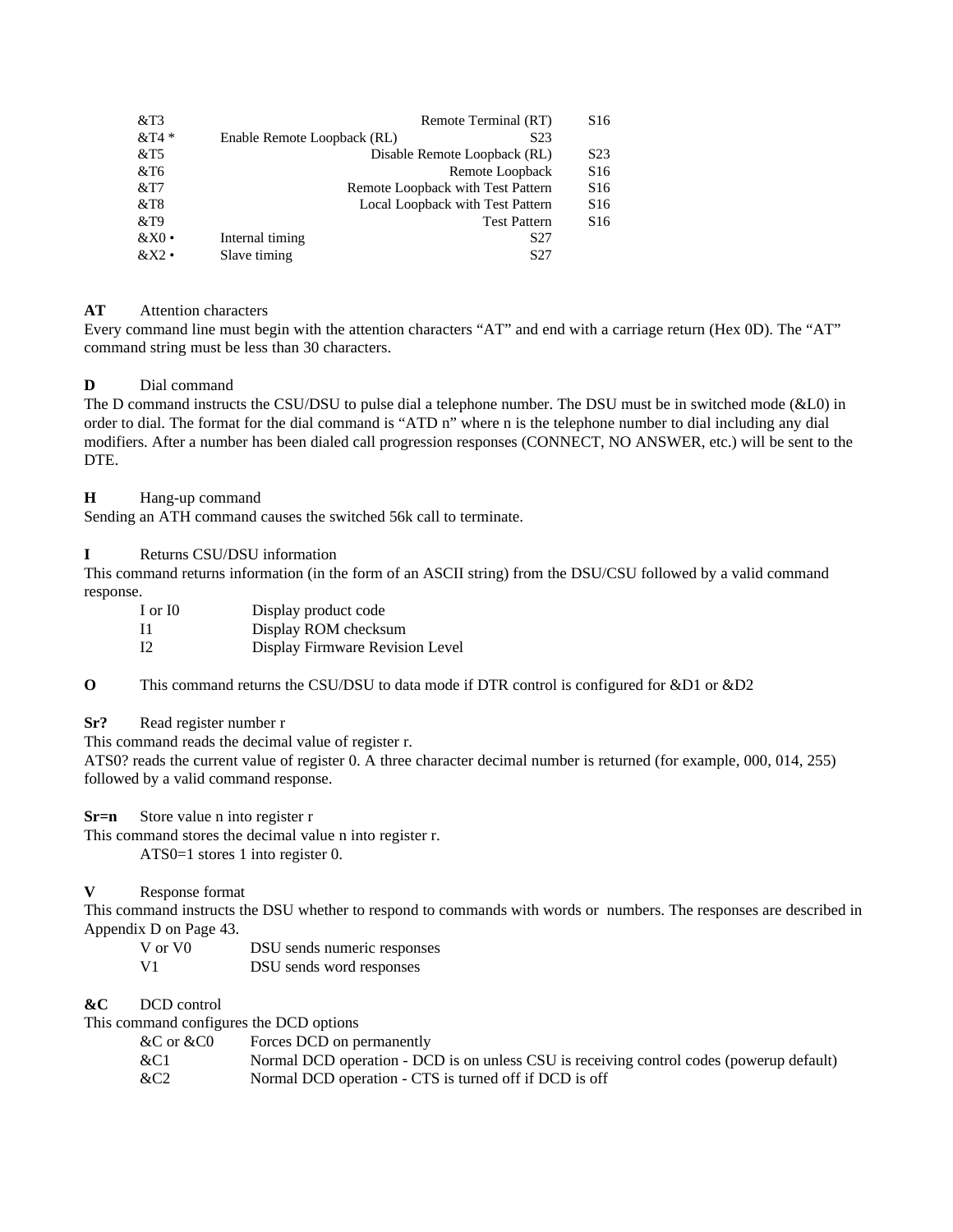### **&D** DTR control

This command configures the DTR options.

&D or &D0 DTR off: command mode; DTR on: data mode. Answer incoming switched call if S0=1 (option normally used for leased line mode).

&D1 Dropping DTR enters command mode. Return to data mode with "ATO" command or when a switched call connects. Answer incoming switched call if DTR is on and S0=1.

&D2 Dropping DTR terminates switched call and enters command mode. Return to data mode with "ATO" command or when a switched call connects. Answer incoming switched call if DTR is on and  $S0=1$  (option normally used for switched mode).

**&F** Restore factory configuration profile

This command restores the following configuration profiles

| $\&$ F or $\&$ F0 | Restores factory profile 0                                          |
|-------------------|---------------------------------------------------------------------|
|                   | Leased line 56K, slave timing, normal RTS, DCD and DSR              |
| &E1               | Restores factory profile 1                                          |
|                   | Switched 56K line, answer incoming calls                            |
| &F2               | Restores factory profile 2                                          |
|                   | Clear Channel 64K lease line, slave timing, normal RTS, DCD and DSR |
|                   |                                                                     |

**&L** Dial or Leased line control

This command configures the DSU for switched or leased line operation (powerup configuration is defined by DIP switch 1)

&L or &L0 Selects a Switched 56K dial mode

&L1 Selects leased line

**&N** Leased line rate configuration (powerup configuration is defined by DIP switch 2)

- &N or &N0 Configure leased line rate to 56K
- &N1 Configure leased line rate to 64K
- **&R** RTS/CTS control

This command configures the RTS options.

&R or &R0 Normal RTS - CTS follows RTS (powerup default)

&R1 Force RTS on - RTS is forced on to the DSU (CTS is on also)

(note: CTS operation can be effected by &C command.)

## **&S** DSR control

This command configures the DSR options. &S or &S0 Force DSR on permanently &S1 Normal DSR - DSR is on when all conditions are met for transmitting data (powerup default).

**&T** Test configuration

 $&\text{T}$  or  $&\text{T}$  Stops the current test in progress

&T1 LL - Initiates the Local Analog Loopback test. The DSU/CSU performs a loopback close to the Telco interface. Data is looped back from the DTE as well as the Telco line.

&T3 RT - Initiates the Remote Terminal loopback test. The DSU/CSU performs a loopback close to the DTE interface. Data is looped back to the DTE as well as the Telco line.

&T4 Enable Remote Loopback (RL) - Allows the DSU/CSU to respond to a remote CSU's (RL) request (powerup default).

&T5 Disable Remote Loopback (RL) - ignore remote CSU's RL request.

&T6 (RL) - Initiate a remote loopback test. This test verifies the local CSU, the remote CSU and the telephone line.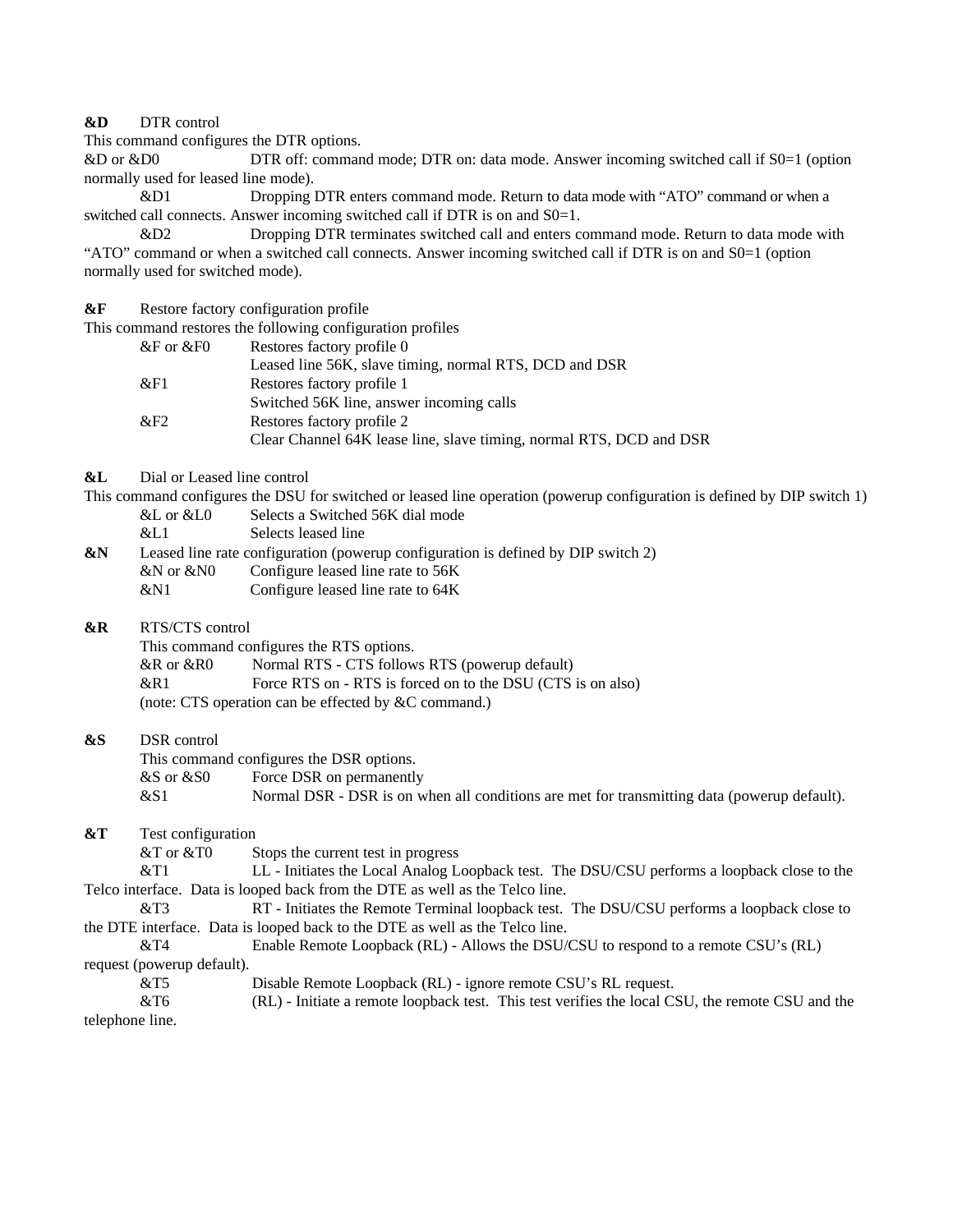&T7 Initiates RL/TP -Remote Loopback with a DSU/CSU generated 511 test pattern. At the end of the test an error count is returned to the DTE followed by a valid command response. Anything other than an error count of 000 indicates data errors were received

&T8 Initiates LL/TP - Local Loop with a DSU/CSU generated 511 test pattern.At the end of the test an error count is returned to the DTE followed by a valid command response. Anything other than an error count of 000 indicates data errors were received.

&T9 Initiates TP - An internally generated 511 test pattern is transmitted. At the end of the test an error count is returned to the DTE followed by a valid command response. Anything other than an error count of 000 indicates data errors were received. (Max count is 255.)

### **&X** timing control

This command configures the source of the TXCLK (powerup configuration is defined by DIP switch 3). &X or &X0 Selects the DSU's internal timing source.<br>&X2 Slave timing - Receive clock is the timing Slave timing - Receive clock is the timing source.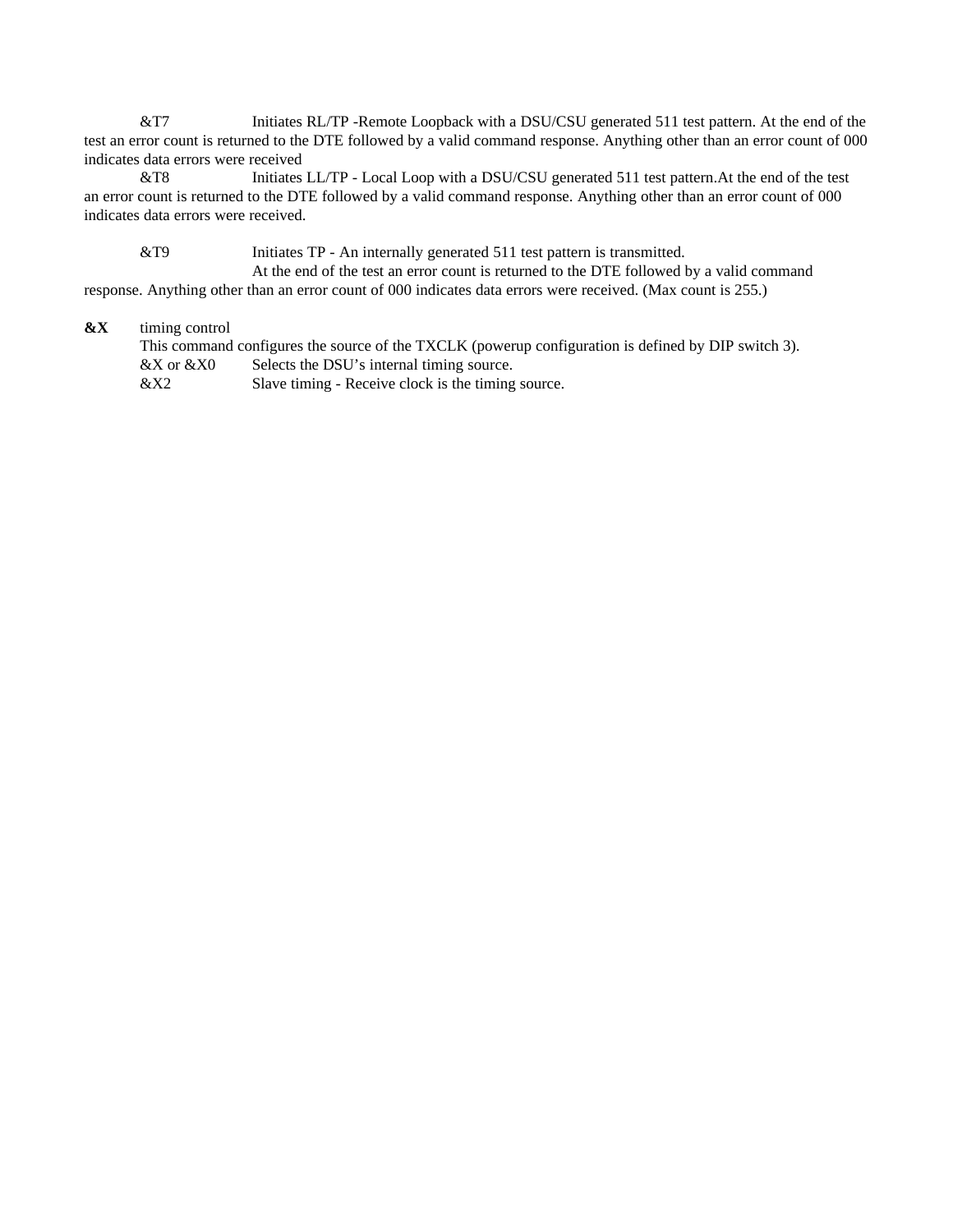| S0         | Auto answer | Read/Write |
|------------|-------------|------------|
| Bit mapped | Read only   |            |
| Bit mapped | Read only   |            |
| Bit mapped | Read only   |            |
| Bit mapped | Read only   |            |
| Bit mapped | Read only   |            |
|            |             |            |

## **Register S0** - Auto answer

Range: 0 to 1

A value of 1 tells the CSU/DSU to answer incoming calls. A value of 0 tells the CSU/DSU to ignore incoming calls.

|            | <b>Register S14</b> Bit mapped register |                             |                        |
|------------|-----------------------------------------|-----------------------------|------------------------|
| <b>Bit</b> | <b>Function</b>                         | Value                       | <b>Related command</b> |
| $0-2$      | Not used                                |                             |                        |
| 3          |                                         | Response 0-number responses | V0                     |
|            |                                         | format 1-word responses     | V1                     |
| 4-7        | Not used                                |                             |                        |

## **Register S16** Bit mapped register

| Bit | <b>Function</b> | Value                                  | <b>Related command</b> |
|-----|-----------------|----------------------------------------|------------------------|
| 0   | LL.             | 0-test disabled                        | $&$ T1                 |
|     |                 | 1-test enabled                         |                        |
|     |                 | Telco loopback 0-not in Telco loopback |                        |
|     |                 | 1-in Telco loopback                    |                        |
| 2   | RT.             | 0-test disabled                        | &T3                    |
|     |                 | 1-test enabled                         |                        |
| 3   | RL from         | $0$ -not in RL                         |                        |
|     | remote DSU      | $1$ -in RL                             |                        |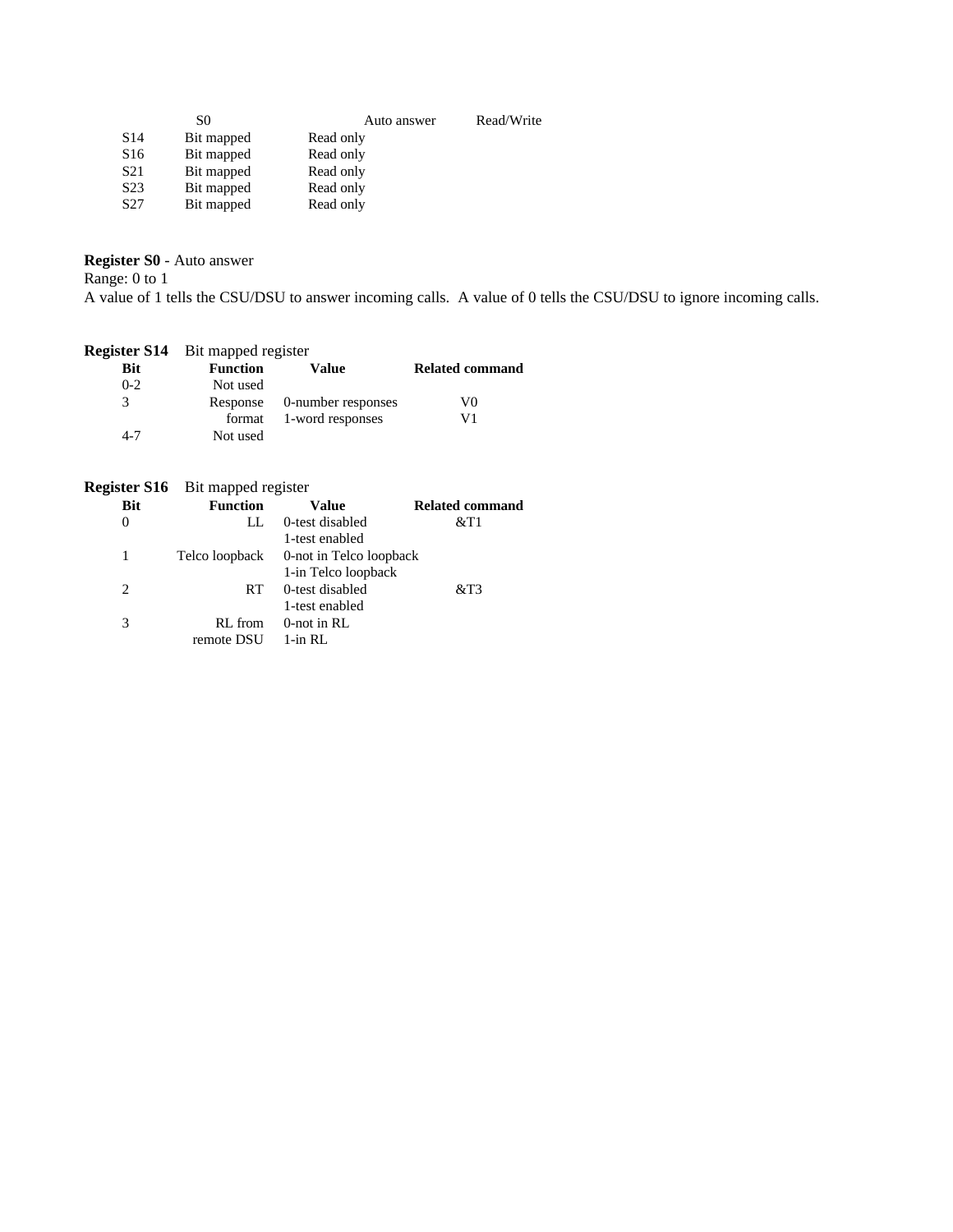## **Register S16, continued**

|   | RL.   | 0-test disabled | &T6    |
|---|-------|-----------------|--------|
|   |       | 1-test enabled  |        |
| 5 | RL/TP | 0-test disabled | &T7    |
|   |       | 1-test enabled  |        |
| 6 | LL/TP | 0-test disabled | $&$ T8 |
|   |       | 1-test enabled  |        |
|   | TР    | 0-test disabled | &T9    |
|   |       | 1-test enabled  |        |

## **S21 register** - Bit mapped register

| <b>Bit</b>     | <b>Function</b> | Value                                        | <b>Related command</b> |
|----------------|-----------------|----------------------------------------------|------------------------|
| $0-1$          | Not used        |                                              |                        |
| $\overline{c}$ | RTS/CTS         | 0-normal RTS                                 | &R0                    |
|                | options         | 1-permanent RTS                              | &R1                    |
| $3-4$          | DTR options     | 0 - DTR off: command mode                    | ⅅ                      |
|                |                 | 1 - dropping DTR enters<br>command mode      | &D1                    |
|                |                 | 2 - dropping DTR terminates<br>switched call | &D2                    |
|                |                 | 3 - not used                                 |                        |
| 5-6            | DCD options     | 0-force DCD on                               | &CO                    |
|                |                 | 1-normal DCD                                 | &C1                    |
|                |                 | 2-normal DCD/CTS off<br>when DCD off         | &C2                    |
|                |                 | 3-not used                                   |                        |
|                | DSR options     | 0-force DSR on                               | &S0                    |
|                |                 | 1-normal DSR                                 | &S1                    |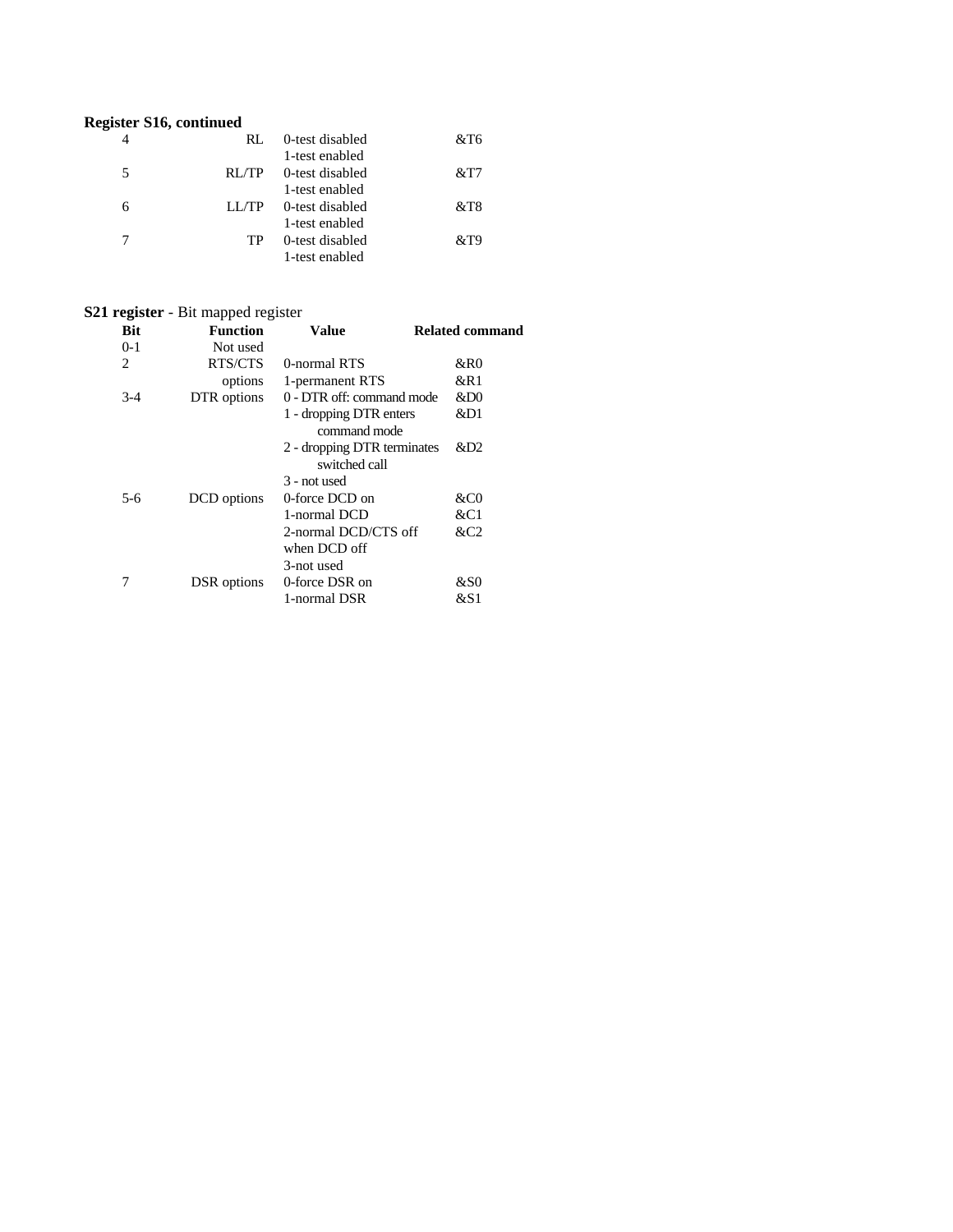## **S23 register** - Bit mapped register

| <b>Bit</b> | <b>Function</b>        | Value                | <b>Related command</b> |
|------------|------------------------|----------------------|------------------------|
| $\Omega$   | RL enable/disable      | 0-RL disabled        | $&$ T5                 |
|            |                        | 1-RL enabled         | &T4                    |
|            | Loss of Rx Signal      | 0-Rx Signal Present  |                        |
|            |                        | 1-Loss of Rx Signal  |                        |
|            | 2 Out of Service (OOS) | 0-Normal Operation   |                        |
|            |                        | 1-OOS Signal Present |                        |
| 3          | Switched call status   | 0-Call Disconnected  |                        |
|            |                        | 1-Call Connected     |                        |
| 4-7        | Not used               |                      |                        |
|            |                        |                      |                        |

# **S27 register** - Bit mapped register

| <b>Bit</b> | <b>Function</b> | Value                           | <b>Related command</b> |
|------------|-----------------|---------------------------------|------------------------|
| $0 - 1$    | Not used        |                                 |                        |
|            |                 | Line type $\qquad 0$ -Dial line | &L0                    |
|            |                 | 1-Leased line                   | &L 1                   |
| 3          | Not used        |                                 |                        |

## **S27 register, continued**

| $4 - 5$ | Txclk timing      | 0-internal timing | &X0 |
|---------|-------------------|-------------------|-----|
|         | source            | 1-not used        |     |
|         |                   | 2-slave timing    | &X2 |
|         |                   | 3-not used        |     |
| 6       | Leased line speed | $0-56K$           | &N0 |
|         |                   | $1-64K$           | &N1 |
|         | Not used          |                   |     |
|         |                   |                   |     |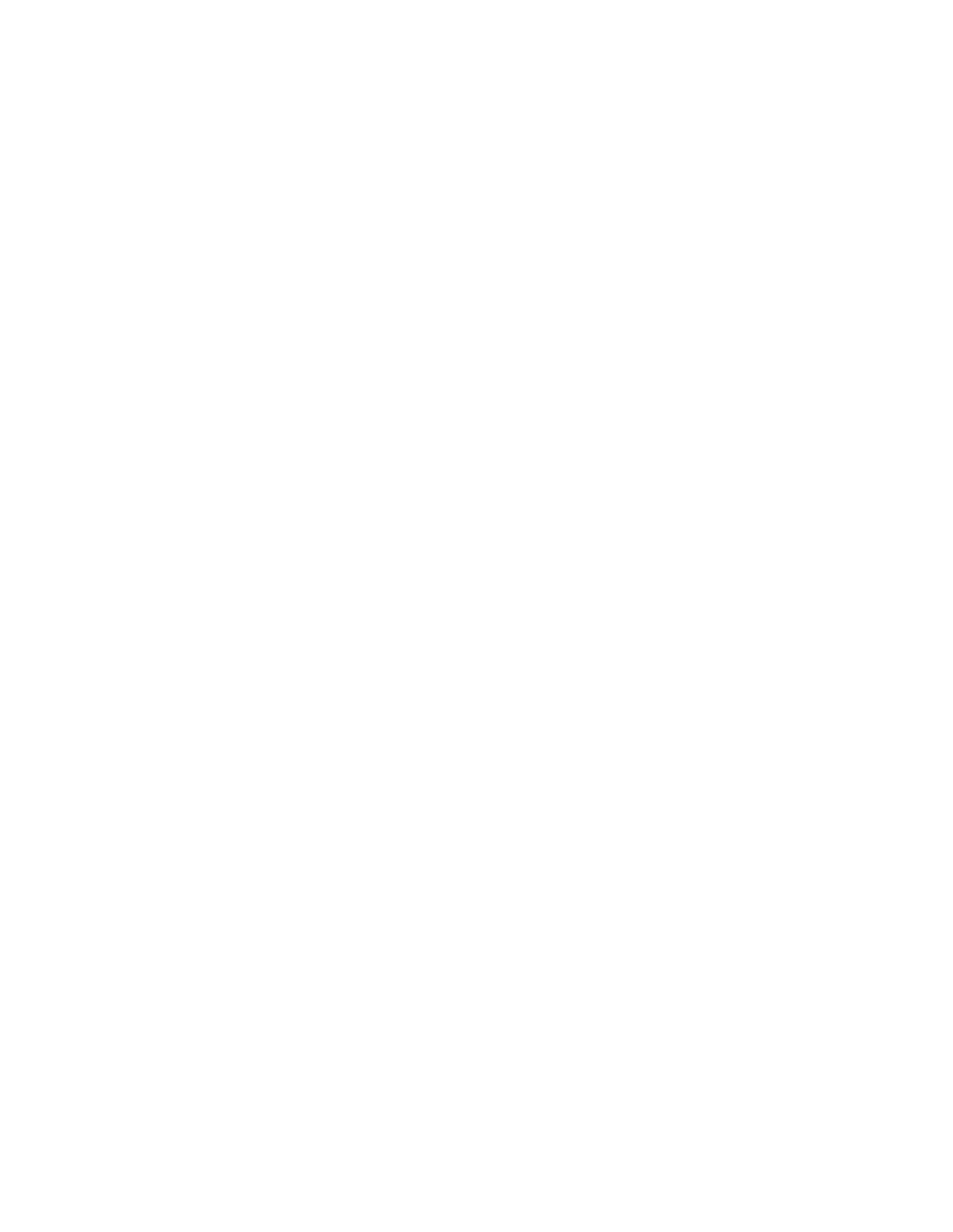These are the messages that the CSU/DSU sends to the DTE in response to an AT command. Whether a numeric response or a word response is sent is determined by the V command. Each response is followed with an ASCII carriage return (Hex 0D) and an ASCII line feed (Hex 0A).

| <b>Numeric</b>              | Word              | <b>Meaning</b>           |
|-----------------------------|-------------------|--------------------------|
|                             | OK                | Valid command            |
|                             | <b>CONNECT</b>    | <b>Connection Made</b>   |
| $\mathcal{D}_{\mathcal{L}}$ | <b>RING</b>       | Incoming ring detected   |
| 3                           | <b>DISCONNECT</b> | Call disconnected        |
|                             | <b>ERROR</b>      | Invalid command          |
| 5                           | <b>NO WINK</b>    | No Wink received from CO |
|                             | <b>NO ANSWER</b>  | No Answer from far end   |

The following AT commands respond with an ASCII string terminated with a carriage return and a line feed, followed by a valid command response (refer to the above responses):

• I

 $\cdot$  Sr?

• &T0 (with TP active)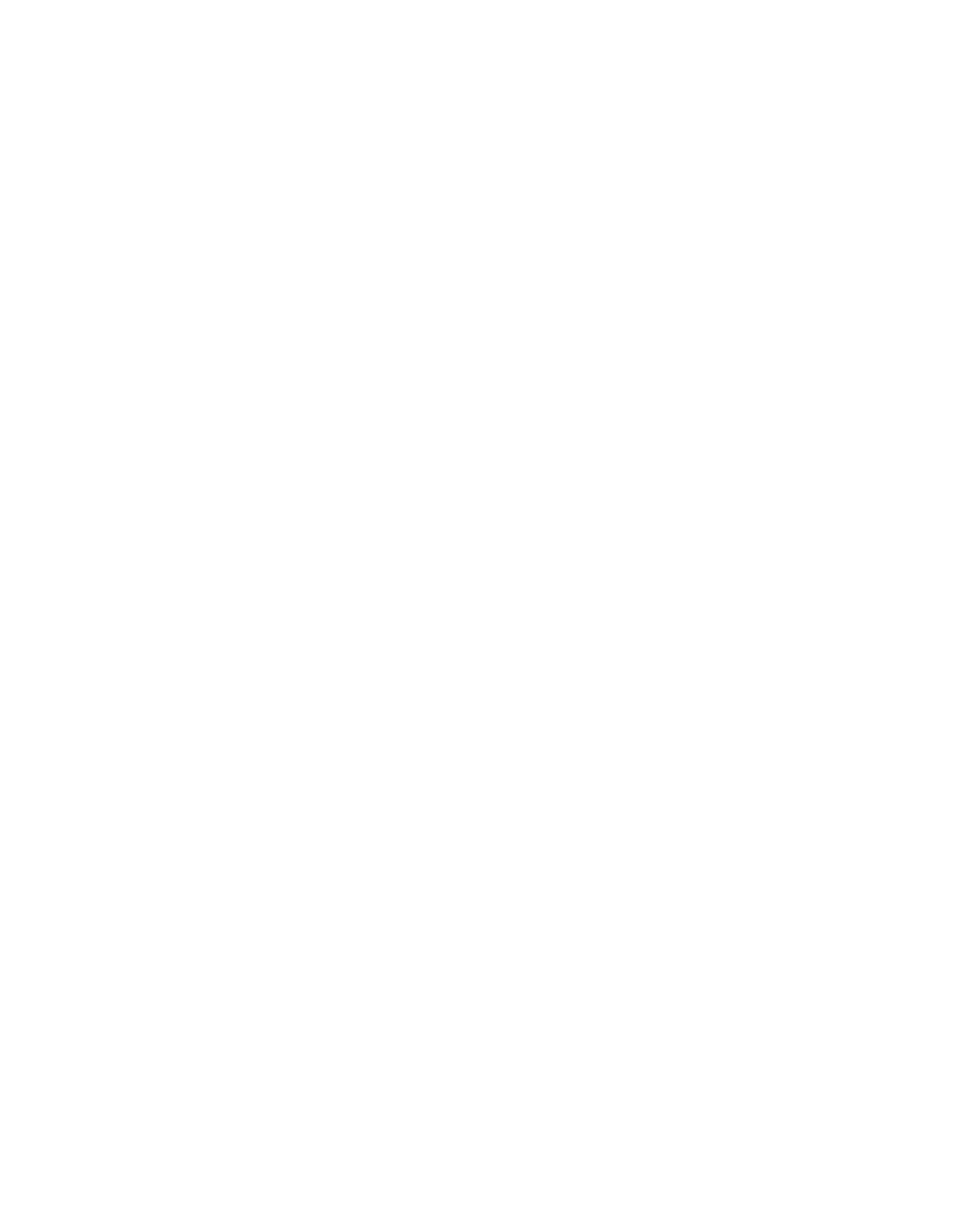Use the AT commands to send test patterns through loopback paths in order to test the operation of network components. The TM LED is on during a locally or remotely initiated test.

### **Local Loopback (LL) With Test Pattern (TP)**

An LL/TP performs a self test of the CSU/DSU. A 511 bit test pattern from the CSU/DSU pattern generator passes through the the transmit logic (Tx) and the receive logic (Rx) to the test pattern detector.

Figure 9, LL/TP (Local Loopback with Test Pattern)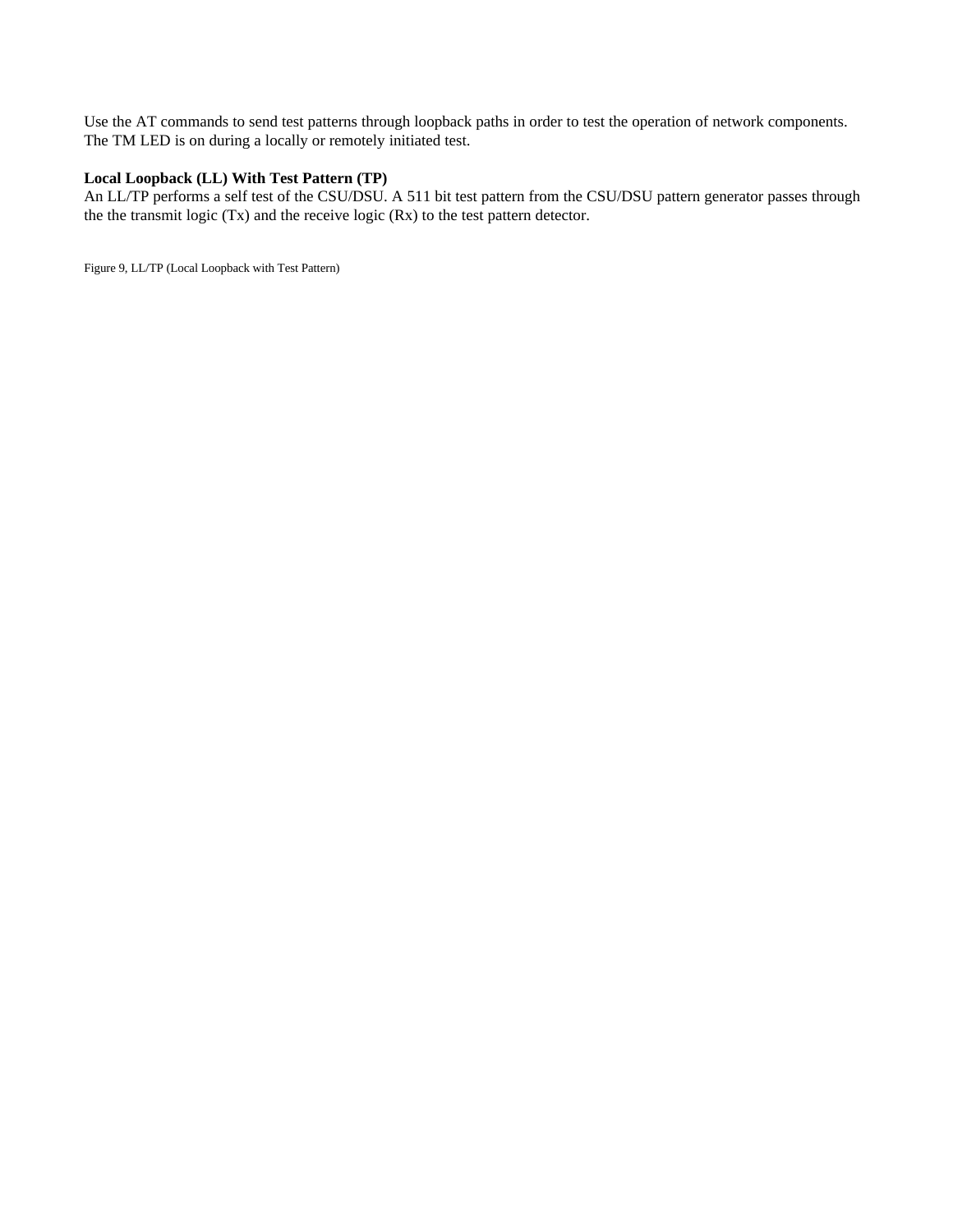#### **Local Loopback (LL)**

Data received from the network passes through the line receiver and loops back through the line driver to the network. The LL is bilateral. Data from the DTE passes through the the transmit logic (Tx) and the receive logic (Rx) back to the DTE.

Figure 10, LL (Local Loopback)

## **Remote Terminal (RT)**

Data from the network passes through the interface, the transmit and receive logic, back to the network.

Figure 11, RT (Remote Terminal)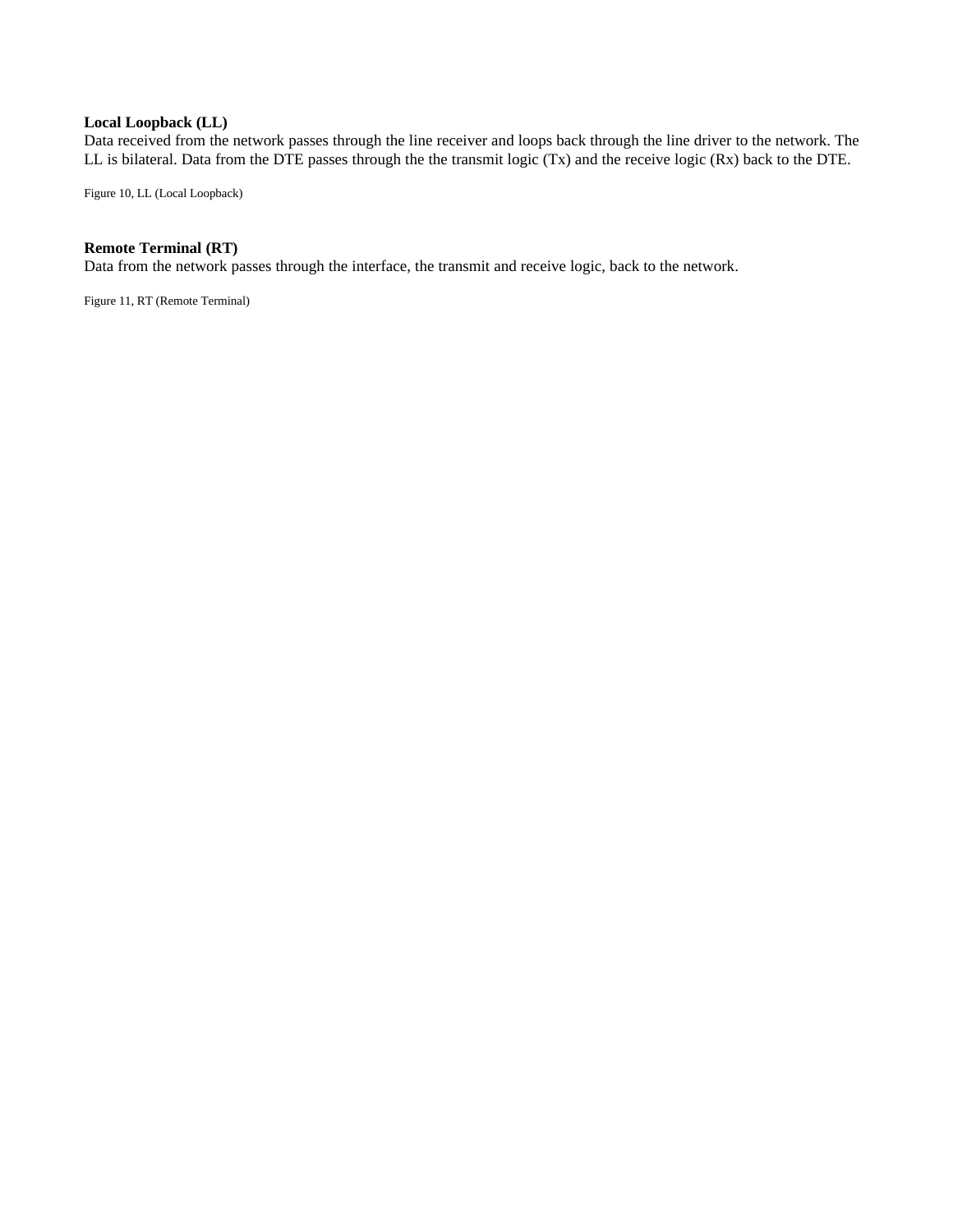#### **Remote Loopback (RL)**

Upon receiving a RL signal from the local CSU/DSU, the remote CSU/DSU enters RT configuration. The local DTE can then transmit data to determine if the local CSU/DSU, the DDS network, and the remote CSU/DSU are functional.

Figure 12, RL (Remote Loopback)

### **Remote Loopback (RL) with Test Pattern (TP)**

RL with TP is similar to RL except that an internally generated 511 test pattern is used for data.

Figure 13, RL (Remote Loopback) with Test Pattern (TP)